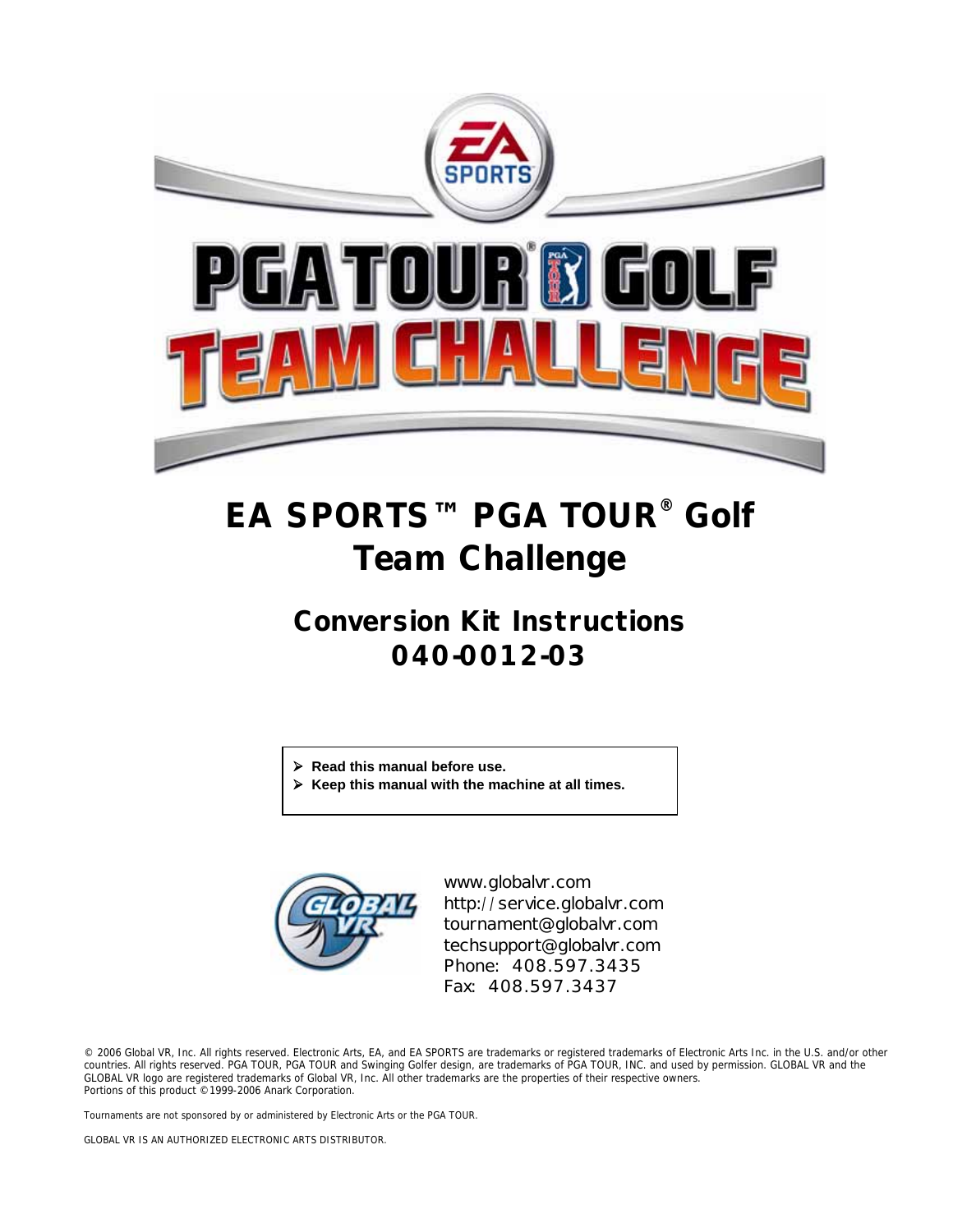# **Table of Contents**

| 1.1                                       |
|-------------------------------------------|
|                                           |
| 1.1.3 Environmental Conditions3           |
| FCC Notices (United States)4<br>1.2       |
|                                           |
|                                           |
| 2.1                                       |
| $2.2^{\circ}$                             |
| 2.3<br>Basic Upgrade Steps7               |
| 2.4                                       |
| 2.4.1 Cabinet Compliance for Tournament   |
|                                           |
| Clean and Prepare the Cabinet 9<br>2.5    |
| 2.5.1 Remove the Tournament Header9       |
| 2.6                                       |
|                                           |
| 2.6.2 Adapt the Cabinet for the Larger    |
|                                           |
|                                           |
| 2.7                                       |
| 2.7.1 Set Up AC Power Distribution 12     |
| 2.7.2 Remove the Game PCB and Install     |
|                                           |
| 2.7.3 Connect the Jamma Conversion        |
|                                           |
| 2.7.4 Set Up the Computer15               |
| 2.7.5 Secure the Computer and Make        |
|                                           |
| 2.7.6 Install the Players' Card Reader 17 |
|                                           |

| 2.7.7 Connect the Telephone or Ethernet                     |  |  |  |  |
|-------------------------------------------------------------|--|--|--|--|
|                                                             |  |  |  |  |
| 2.7.8 Install the Cabinet Exhaust Fan20                     |  |  |  |  |
| Install the New Control Panel 21<br>2.8                     |  |  |  |  |
| Chapter $3$ – Power ON and Test the                         |  |  |  |  |
|                                                             |  |  |  |  |
| 3.1                                                         |  |  |  |  |
| 3.2                                                         |  |  |  |  |
| 3.3                                                         |  |  |  |  |
|                                                             |  |  |  |  |
| Monitor Calibration Test 23<br>3.4                          |  |  |  |  |
| Chapter 4 — Apply Artwork and                               |  |  |  |  |
|                                                             |  |  |  |  |
| Install the Marquee Artwork 24<br>4.1                       |  |  |  |  |
| Apply the Cabinet Side Panel<br>4.2                         |  |  |  |  |
|                                                             |  |  |  |  |
| 4.3<br>Apply the Sub-Marquee Artwork25                      |  |  |  |  |
| Apply the Control Panel Front<br>4.4                        |  |  |  |  |
|                                                             |  |  |  |  |
| Install the Serial Number Stickers26<br>4.5                 |  |  |  |  |
| Register your Cabinet26<br>4.6                              |  |  |  |  |
| Chapter 5 - Troubleshooting 27                              |  |  |  |  |
| Chapter 6 - Diagrams and Schematics30                       |  |  |  |  |
| Conversion Kit Warranty Information33<br>LIMITED WARRANTY33 |  |  |  |  |
|                                                             |  |  |  |  |
| Templates for Cabinet Modification36                        |  |  |  |  |

# **Table of Figures**

|           | Figure 1. Jamma Conversion Board (JCB) |  |
|-----------|----------------------------------------|--|
|           |                                        |  |
|           | Figure 2. Card Reader or Blank Plate   |  |
|           |                                        |  |
|           | Figure 3. SmartCard Reader Assembly 18 |  |
|           | Figure 4. SmartCard Reader and Artwork |  |
|           |                                        |  |
| Figure 5. | Drilling Cabinet Air Holes20           |  |
|           | Figure 6. Simplified Wiring Diagram30  |  |
| Figure 7. | Detailed Wiring Diagram31              |  |
| Figure 8. | Computer Rear Panel Diagram32          |  |
|           |                                        |  |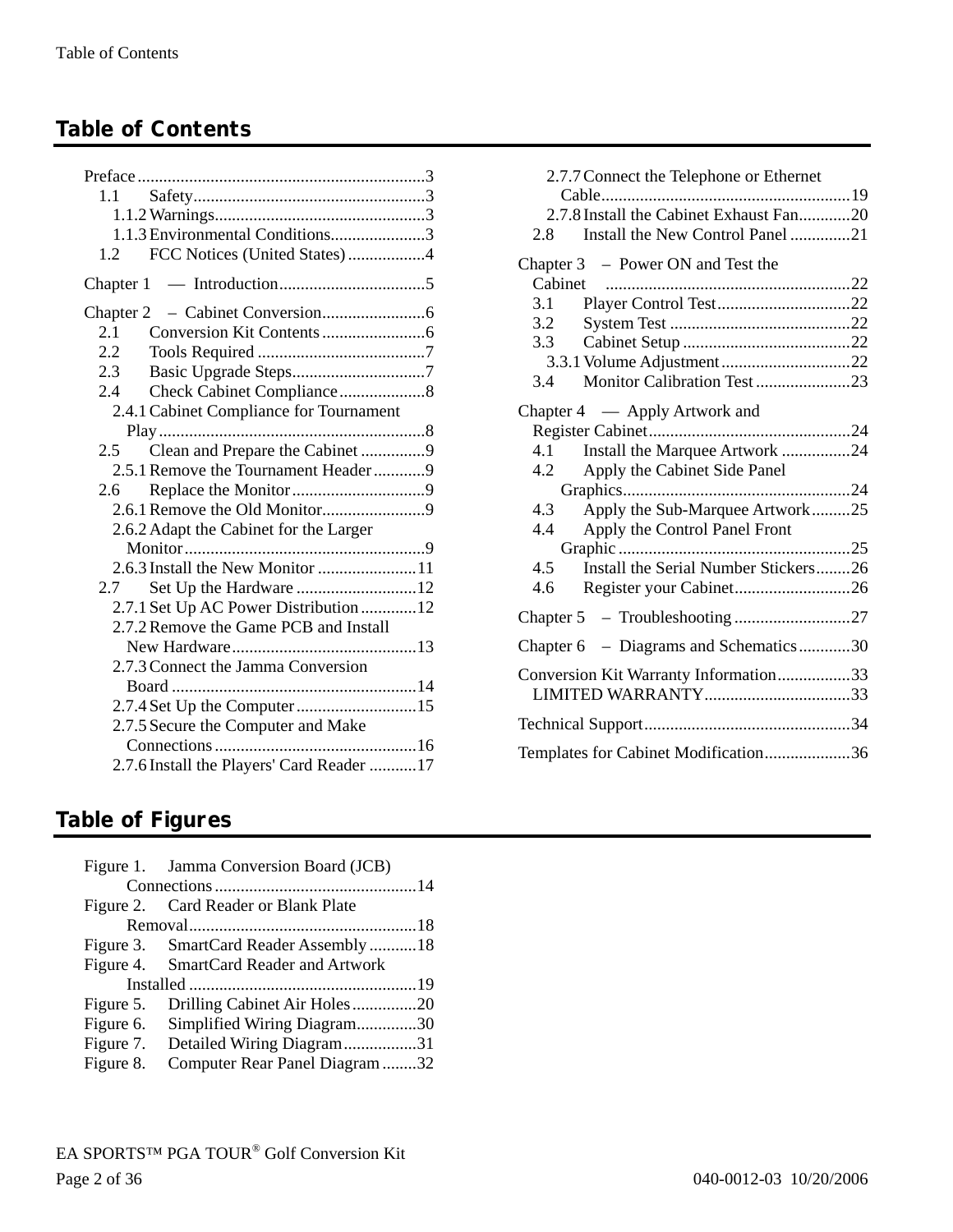# **1.1 Safety**

*Please read this page before preparing your arcade cabinet for game play.* 

The following safety instructions apply to all game operators and service personnel. Specific warnings and cautions will be included throughout this manual.

Use the following safety guidelines to help protect the system from potential damage and to ensure your personal safety:

- Make sure that the switch on the back of the computer is set to match the AC power in use at your location:
	- − 115 volts / 60Hz in most of North and South America and some Far Eastern countries such as Japan, South Korea and Taiwan
		- − 230 volts / 50Hz in most of Europe, the Middle East and the Far East
- To help prevent electric shock, plug the system into a properly grounded power source. The AC power cables are equipped with 3-prong plugs to help ensure proper grounding. Do not use adapter plugs or remove the grounding prong from a cable. If you must use an extension cable, use a 3-wire cable with properly grounded plugs.
- To help protect your system from sudden increases and decreases in electrical power, use a surge suppressor, line conditioner or Uninterruptible Power Supply (UPS).
- Be sure nothing rests on the system's cables and that the cables are not located where they can be stepped on or tripped over.
- Keep your system far away from radiators and other heat sources.
- Do not block cooling vents.

#### **1.1.1 Precautions for Game Operation**

GLOBAL VR® assumes no liability for injuries incurred while playing our games.

Operators should be aware that certain health and physical conditions may make people susceptible to injury when playing video games, particularly when the game moves or creates a sense of motion.

#### **1.1.2 Warnings**

|             | To avoid electrical shock, unplug the cabinet before performing installation or<br>service procedures.                                                                                                   |
|-------------|----------------------------------------------------------------------------------------------------------------------------------------------------------------------------------------------------------|
| <b>STOP</b> | GLOBAL VR assumes no liability for any damages or injuries incurred while<br>setting up or servicing the cabinet. Only qualified service personnel should<br>perform installation or service procedures! |

### **1.1.3 Environmental Conditions**

Cabinet is intended for indoor use only. Be sure to keep the cabinet dry and maintain operating temperatures of 10°- 40 $\rm ^{o}C$  (50 $\rm ^{o}$ -104 $\rm ^{o}F$ ).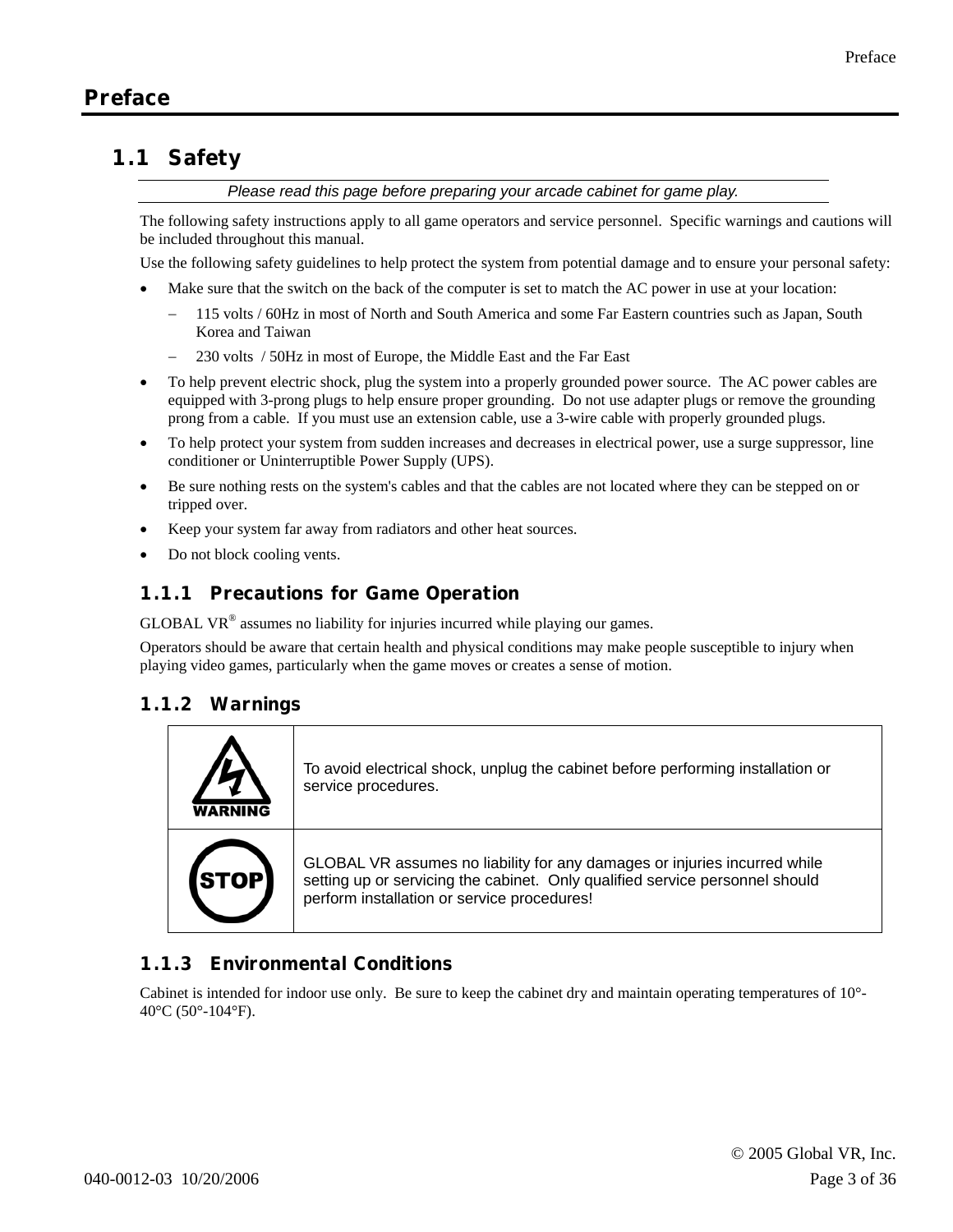# **1.2 FCC Notices (United States)**

Electromagnetic Interference (EMI) is any signal or emission radiated in free space or conducted along power or signal leads, that endangers the functioning of radio navigation or other safety service, or that seriously degrades, obstructs, or repeatedly interrupts a licensed radio communications service. Radio communications services include, but are not limited to, AM/FM commercial broadcast, television, cellular services, radar, air-traffic control, pager, and Personal Communication Services (PCS). These licensed services, along with unintentional radiators such as digital devices (including computer systems) contribute to the electromagnetic environment.

Electromagnetic Compatibility (EMC) is the ability of items of electronic equipment to function properly together in the electronic environment. While this computer system has been designed and determined to be compliant with regulatory agency limits for EMI, there is no guarantee that interference will not occur in a particular installation. If this equipment does cause interference with radio communications services, which can be determined by turning the equipment off and on, you are encouraged to try to correct the interference by one or more of the following measures:

- Re-orient the receiving antenna.
- Relocate the cabinet relative to the receiver.
- Plug the game into a different outlet so that the computer and the receiver are on different branch circuits.

If necessary, consult an experienced radio/television technician for additional suggestions. You may find the FCC Interference Handbook, to be helpful. It is available from the U.S. Government Print Office, Washington, DC 20402.

This device has been tested and complies with the limits for a Class A digital device pursuant to Part 15 of the FCC Rules. These limits are designed to provide reasonable protection against harmful interference when the equipment is operated in a commercial environment. This equipment generates, uses, and can radiate radio frequency energy. If not installed and used in accordance with the instruction manual, it may cause harmful interference with radio communications. Operation of this equipment in a residential area is likely to cause harmful interference, in which case you will be required to correct the interference at your own expense.

Operation is subject to the following conditions:

- This device may not cause harmful interference.
- This device must accept any interference received, including interference that may cause undesired operation.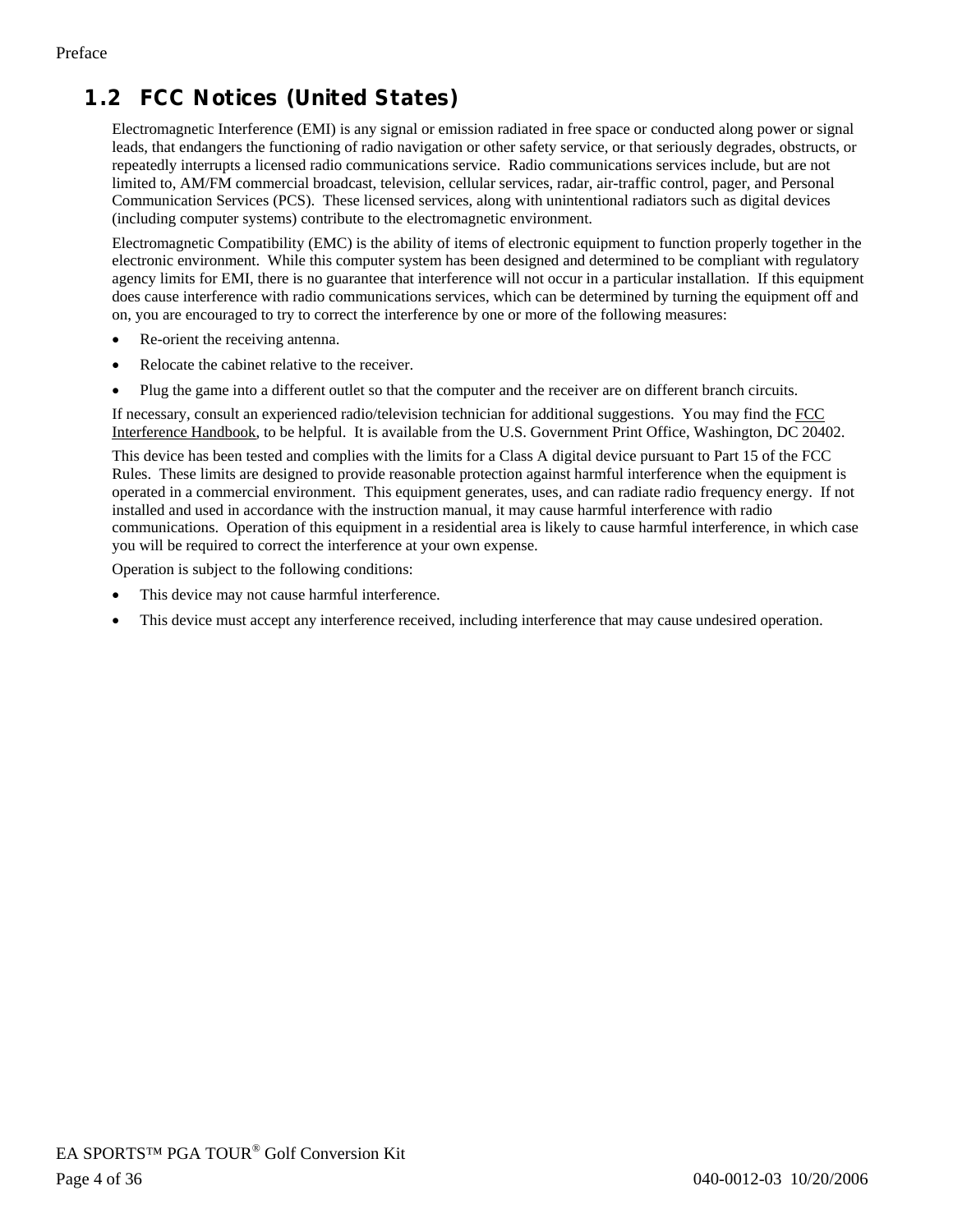### **EA SPORTS PGA TOUR® Golf Team Challenge**

#### **New Play Modes, New Courses,** *More Revenue!*

The developers of EA SPORTS<sup>™</sup> PGA TOUR<sup>®</sup> Golf have done it again. Exciting new play modes attract new players while challenging the old. New courses and new golfers update the golf setting while the addition of exciting new competitive play and training modes make **EA SPORTS™ PGA TOUR® Golf Team Challenge** fun and easy for the novice and challenging for pros.

#### *New Game Features:*

- **Team Play:** 2-player co-operative or 4-player versus, where each team hits their best ball.
- All new **Driving Range** with high-score leaderboard helps train new and old players alike.
- **24 courses** in World Tour, including the all new *Greek Isles* fantasy course.
- 14 amusement courses including the *Fantasy Tour*.
- **9-hole Training Course** helps beginners learn the game quickly.
- Insert your Players' Card in Attract Mode and get **Instant Player Stats**.
- **Button Combos** let you instantly step through leaderboards or attract video:
	- − **Rotate Golfer**: Advance to the next or previous Attract Movie or Ad.
	- − **Fly Over**: Advance to the next Amusement leaderboard.
	- − **Shot Type + Fly Over**: Advance to the next Local Tournament leaderboard.
	- − **Shot Type + Rotate Right**: Advance to the next National Tournament leaderboard.
	- − **Shot Type + Rotate Left**: Advance to the next World Tour leaderboard.
	- − **Press and hold Shot Type**: Holds on current leaderboard.

#### *Get Online and Drive Earnings Up*

- **Instant Online** lets Operators register their cabinets in a flash.
- **Tournament Play** with national and local competitions.
- **World Tour** challenges players to complete all 24 courses of the Tour.
- **Hidden Skill Shots in World Tour** earn players special Game Face items.
- **Bonus Course in Amusement Mode** (one course will unlock every month).
- Players earn **Plus Points** and redeem them for CDs, DVDs, electronics, and other awards.
- You always **earn more** from every online play.

#### *Team Challenge is Available Three Ways*

- **New dedicated cabinet** with Players' Card reader, card dispenser, and attractive 2<sup>nd</sup> marquee.
- **Software update** for existing EA SPORTS<sup>™</sup> PGA TOUR<sup>®</sup> Golf games.
- **Affordable conversion kit** for older video golf games.

**Note**: Features, Tournaments, and Play Modes will vary according to geographical region.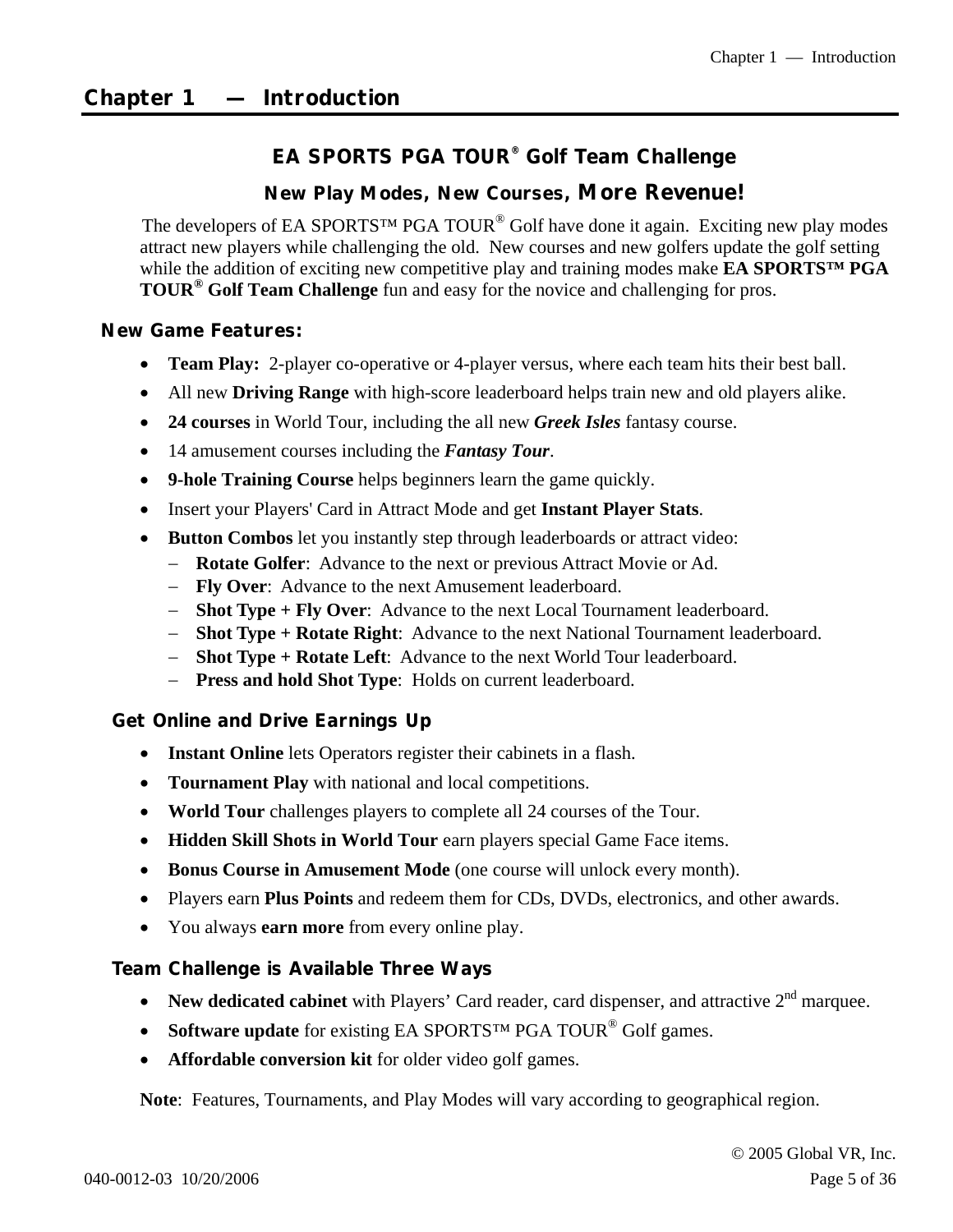# **Chapter 2 – Cabinet Conversion**

This document describes the steps for converting your old golf cabinet to EA SPORTS™ PGA TOUR® Golf Team Challenge.

**Important:** This kit should **not** be used to convert dual-monitor golf cabinets.

# **2.1 Conversion Kit Contents**

The exact components you receive may vary depending on the conversion options you selected.

#### **Computer and Controls**

| <b>Description</b>                     | Qtv | <b>Part Number</b> |
|----------------------------------------|-----|--------------------|
| <b>System Computer</b>                 |     | 45006-00           |
| <b>Computer Base Strap</b>             | 2   | 01-10110           |
| <b>HASP Security Dongle (Parallel)</b> |     | <b>H4-MEMOHASP</b> |
| Control Panel (Pre-Assembled)          |     | 45051-00           |

#### **Cables and Components**

| Ref            | <b>Description</b>                                     | Qty                     | <b>Part Number</b> |  |
|----------------|--------------------------------------------------------|-------------------------|--------------------|--|
| 1              | Cable, 37-Pin M-F 6Ft Cable                            | 1                       | ES1451             |  |
| $\overline{2}$ | Cable, USB                                             | $\overline{2}$          | USB-AB06MM         |  |
| 3              | Cable, PC Y-Power                                      | 1                       | PGAK-FLT-3500-08   |  |
| $\overline{4}$ | Cable, 3.5mm Audio, 6Ft                                | 1                       | 96-0539-00         |  |
| 5              | Cable, 2 Button Harness to<br>Jamma Conversion Board   | 1                       | 115-0019-01        |  |
| 6              | <b>Phone Cord</b>                                      | 1                       | T-1025             |  |
| $\overline{7}$ | 3-Way Phone Splitter                                   | 1                       | T-6008             |  |
| 8              | AC Power Strip 6 Outlets                               | 1                       | 49-0963-10         |  |
| 9              | <b>AC Power Cord</b>                                   | 1                       | 80-0213-00         |  |
| 10             | <b>SmartCard Reader Assembly</b>                       | 1                       | 45045-00           |  |
| 11             | Jamma Conversion Board                                 | 1                       | 990-0007-01        |  |
|                | <b>Other Hardware (Not Shown)</b>                      |                         |                    |  |
|                | Fan, Grill, & Cord Assembly                            | 1                       | 115-0050-01        |  |
|                | .250 Spades                                            | $\overline{2}$          | PGAK-KTN50         |  |
|                | <b>Ground Ring</b>                                     | 1                       | PGAK-5A890         |  |
|                | 18 Gauge Wire Butt Connectors                          | 3                       | PGAK-2A0701        |  |
|                | <b>PCB Plastic Feet Kit</b>                            | 1                       | 49-1019-00         |  |
|                | 1/4-20 x 3/8" Philips Pan Screws                       | $\overline{2}$          | 25C37PPMZZ         |  |
|                | 1/4-20 Nylon Locking Nut                               | 1                       | 100-0001-01        |  |
|                | #10 x 1/2" Course Thread Philips<br><b>Wood Screws</b> | $\overline{\mathbf{4}}$ | 10N50PPAZZ         |  |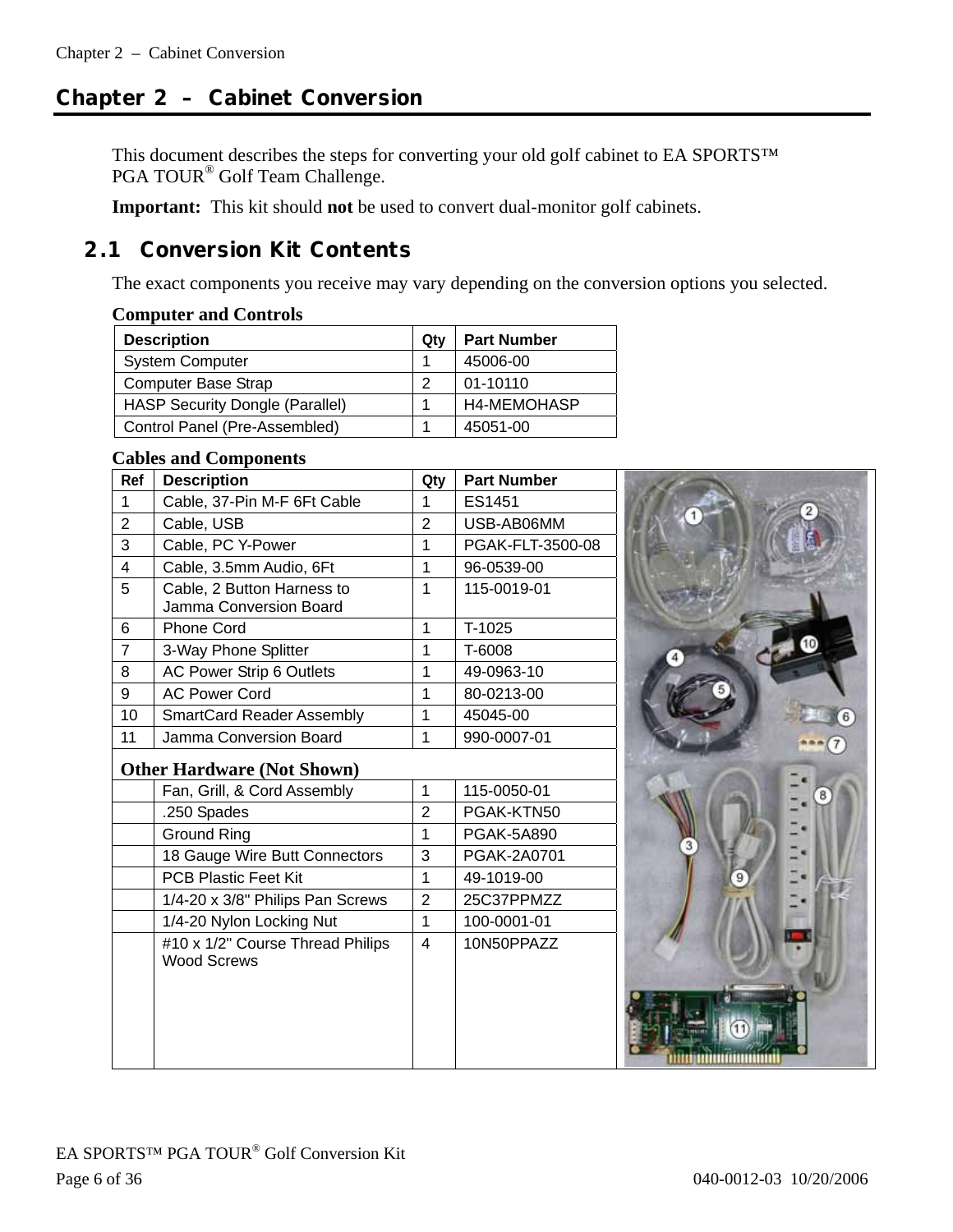#### **CDs, Labels, and Manuals**

| <b>Description</b>                                  | Qty | <b>Part Number</b> |
|-----------------------------------------------------|-----|--------------------|
| <b>System Manual</b>                                |     | 040-0062-02        |
| Conversion Kit Instructions (This Document)         |     | 040-0012-03        |
| Software Restore Guide                              |     | 040-0063-02        |
| System Recovery Disk (1 CD)                         |     | 050-0097-01*       |
| Game Install Disks (3 CDs)                          |     | 050-0098-01*       |
| <b>Cabinet Certification Paperwork</b>              |     | 040-0016-01        |
| <b>Serial Number Labels</b>                         | 2   | L-0071 & L0071A    |
| Welcome Kit (with Tournament & Registration Guides) |     | 47013-00           |

\*Part Number may change due to software revisions.

#### **Cabinet Artwork**

| <b>Description</b>                | Qty | <b>Part Number</b>  |
|-----------------------------------|-----|---------------------|
| Marquee Artwork                   |     | PGATC-AW-01         |
| Sub-Marquee Artwork               |     | PGATC-AW-09         |
| Cabinet Left Side Graphic         |     | PGA05CK-AW-01       |
| <b>Cabinet Right Side Graphic</b> |     | PGA05CK-AW-02       |
| <b>SmartCard Reader Decal</b>     |     | <b>PGA05K-AW-02</b> |
| <b>Control Panel Front Decal</b>  |     | PGATC-AW-08         |

#### **Monitor Upgrade Kit (Part #: PGA-UPGRADE-MTR) Components**

| <b>Description</b>                       | Qty | <b>Part Number</b> |
|------------------------------------------|-----|--------------------|
| 1/4 X 1.0 Carriage Bolt                  | 4   | 4600-0013          |
| 1/4" Flat Washer SAE                     | 4   | 4600-0014          |
| Nut, 1/4-20 Kepnut                       | 4   | 4600-0015          |
| Monitor Bezel 28"                        |     | 49-0106-01         |
| Monitor, Wells-Gardner 27" SVGA          |     | WGM2792-UOTS19C    |
| Template, Monitor Bracket Mounting Holes |     | L-0059             |

### **2.2 Tools Required**

- Screwdriver with assorted Torx<sup>®</sup> Security and Phillips bits
- Medium flat-blade screwdriver
- Assorted nutdrivers or wrenches
- Exacto<sup>®</sup> knife

# **2.3 Basic Upgrade Steps**

Converting your cabinet consists of the primary steps listed below.

- **Check Cabinet Compliance**: Make sure your cabinet meets the required specs. Fill out the Conversion Kit Compliance Agreement, and fax or mail it to GLOBAL VR<sup>®</sup> (Section 2.4).
- **Clean and Prepare your Cabinet**: Remove all graphics and labels, and the tournament header, and clean the cabinet (Section 2.5).
- **Install the Monitor**: Modify your cabinet and install the new 27-inch monitor (Section 2.6).
- **Install the Control Panel**: (Section 2.8).
- Accurate Ruler or Measuring Tape
- Drill
- $\bullet$  1/4" Drill Bit
- 24" Straight-Edge (if adapting cabinet for larger monitor)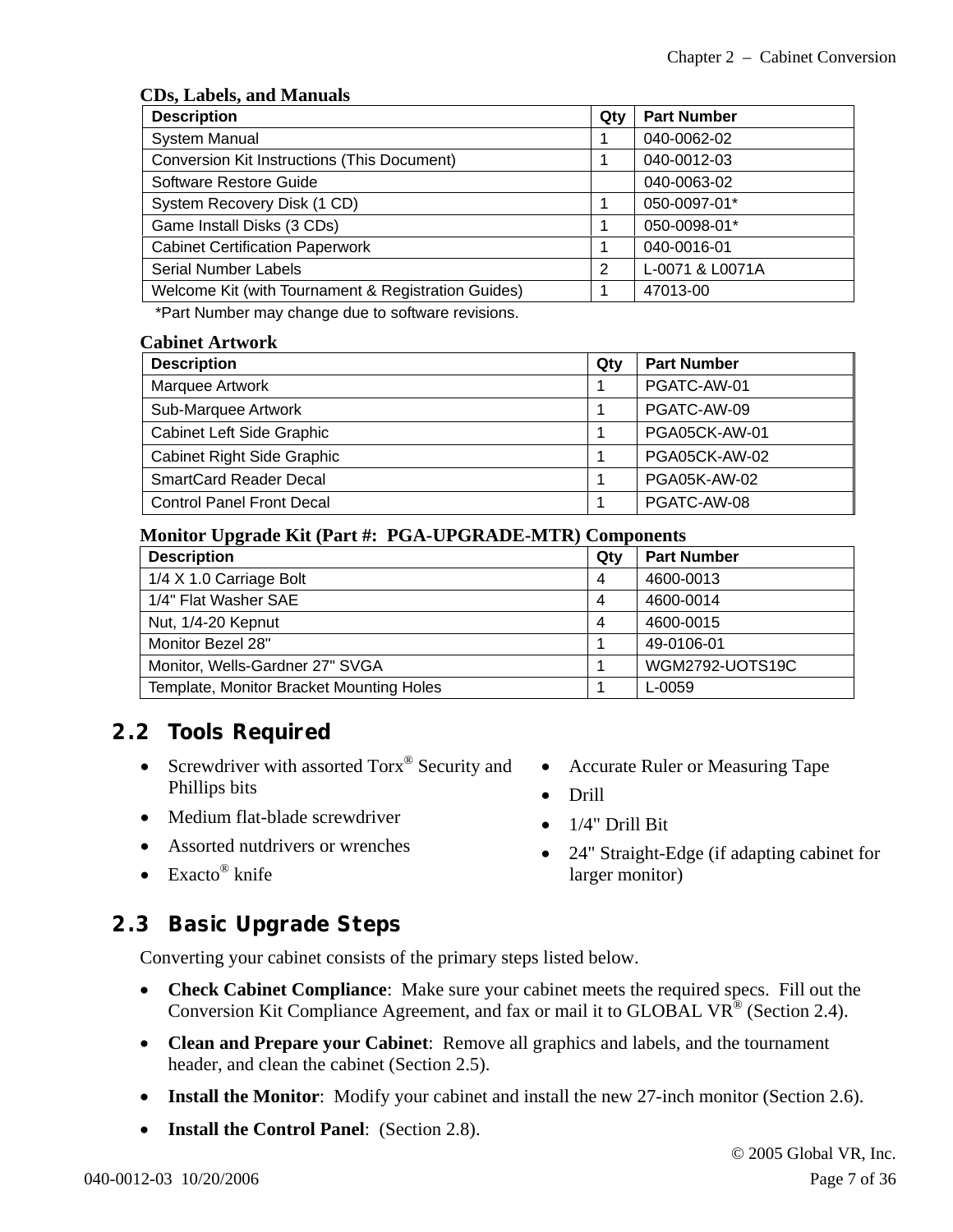- **Set Up the Hardware**: Install the new computer, SmartCard Reader, and Jamma Conversion Board, and make all connections (Section 2.7).
- **Apply the Cabinet Graphics**: Install the new cabinet graphics and labels (Chapter 4).
- **Register your Cabinet**: (Section 4.6).

# **2.4 Check Cabinet Compliance**

GLOBAL VR<sup>®</sup> requires that all converted cabinets meet the strict guidelines set forth in this instruction manual and the Conversion Kit Compliance Agreement.

Before beginning the conversion, please read the Conversion Kit Compliance Agreement included with the Game Dongle in your conversion kit. Make sure that you understand the agreement, and sign, date, and fax or mail the agreement to  $GLOBAL$  VR<sup>®</sup> before installing any hardware from the conversion kit.

All previous cabinet artwork, serial numbers, and labels must be removed from the cabinet before the GLOBAL VR<sup>®</sup> PGA TOUR<sup>®</sup> Golf artwork is installed. Make sure the new cabinet artwork is setup exactly as instructed in this manual to ensure that you are in compliance with the Conversion Kit Agreement.

### **2.4.1 Cabinet Compliance for Tournament Play**

If you wish to use a converted cabinet to participate in GLOBAL  $VR^{\circledast}$  Tournaments, the cabinet must meet certain standards to create a fair playing field for all participants. The exact cabinet specifications and rules and are set forth in the Conversion Kit Compliance Agreement, under Assembly Requirement. Your cabinet must match the stated dimensions to participate in GLOBAL VR® Tournaments.

Both standard and deluxe cabinets can be converted and used for GLOBAL VR<sup>®</sup> Tournament games as long as they meet the specifications detailed in the agreement. The picture below shows how to measure your cabinet to determine if your converted cabinet can participate in GLOBAL VR® Tournaments.

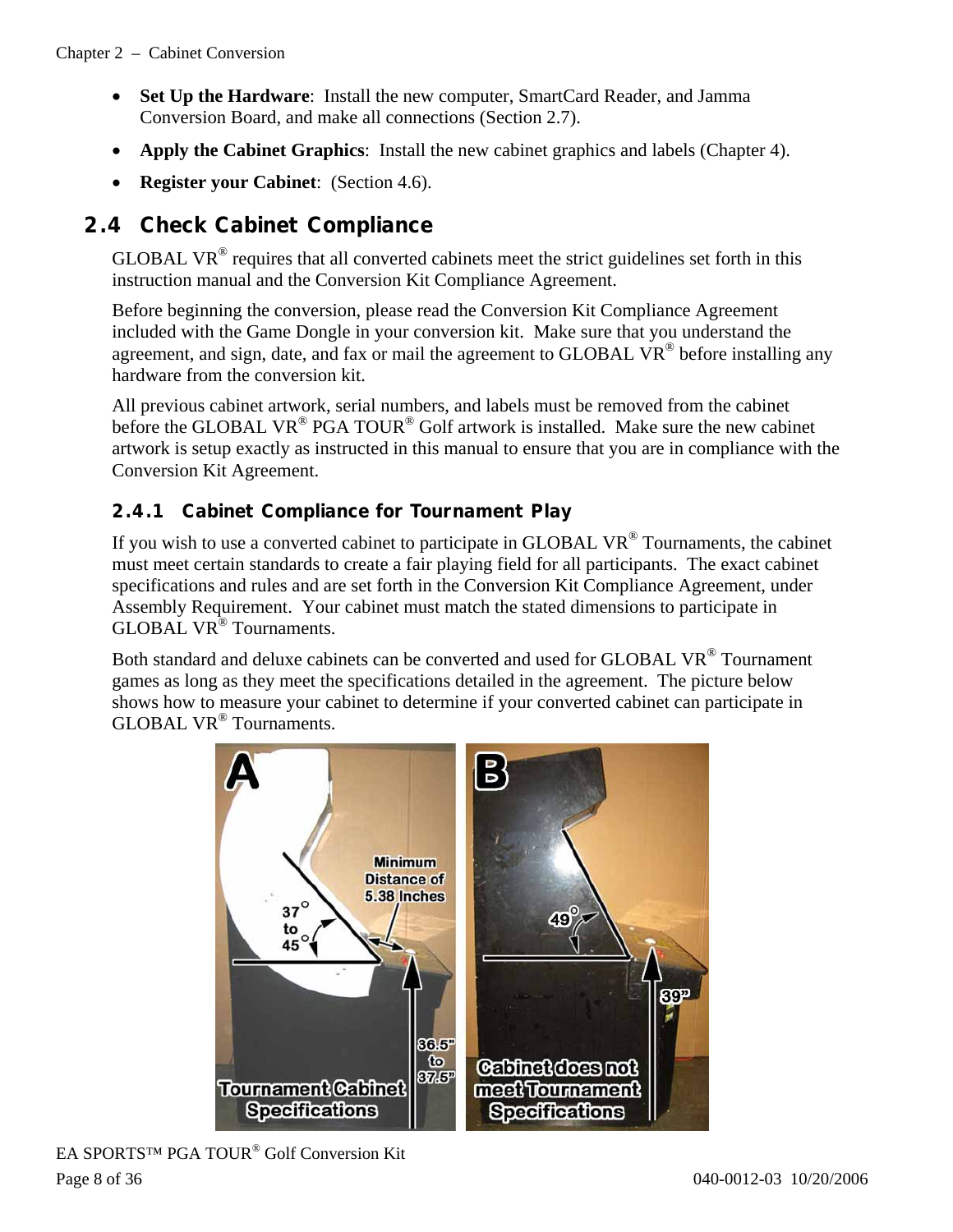# **2.5 Clean and Prepare the Cabinet**

Remove all pre-existing graphics, serial numbers, and any other visible artwork from your cabinet. If any old artwork is left on the cabinet, you will be in violation of the Conversion Kit Compliance Agreement.

Clean the cabinet well so that the new graphics will adhere properly.

#### **2.5.1 Remove the Tournament Header**

If your cabinet has an existing tournament header, it must be removed. If you wish to install a GLOBAL VR<sup>®</sup> LED tournament header, order the Tournament Header Upgrade Kit (part #: TH-8000-03).



- 1. Unplug the cables from the tournament header and remove them from the cabinet.
- 2. Un-bolt the tournament header and remove it from the cabinet.

# **2.6 Replace the Monitor**

Perform the steps in this section to remove the old monitor and install the new 27-inch Wells-Gardner® monitor.

### **2.6.1 Remove the Old Monitor**

- 1. Open the service tray, and remove the glass display shield and monitor bezel.
- 2. Disconnect ALL wiring from the back of the monitor. Make sure that no wires still connected to the monitor are tied to the cabinet.
- 3. Remove the four (4) monitor retaining nuts and washers and save them for reinstallation.
- 4. Remove the monitor from the cabinet. It is advisable to have at least two people to support the weight of the monitor.

### **2.6.2 Adapt the Cabinet for the Larger Monitor**

If your cabinet already had a 27-inch monitor, you should be able to proceed to Section 2.6.3 and install the new monitor.

If your cabinet had a 25-inch monitor, refer to the figure that follows, and perform the following steps to adapt the cabinet hardware for the larger, 27-inch Wells-Gardner<sup>®</sup> monitor: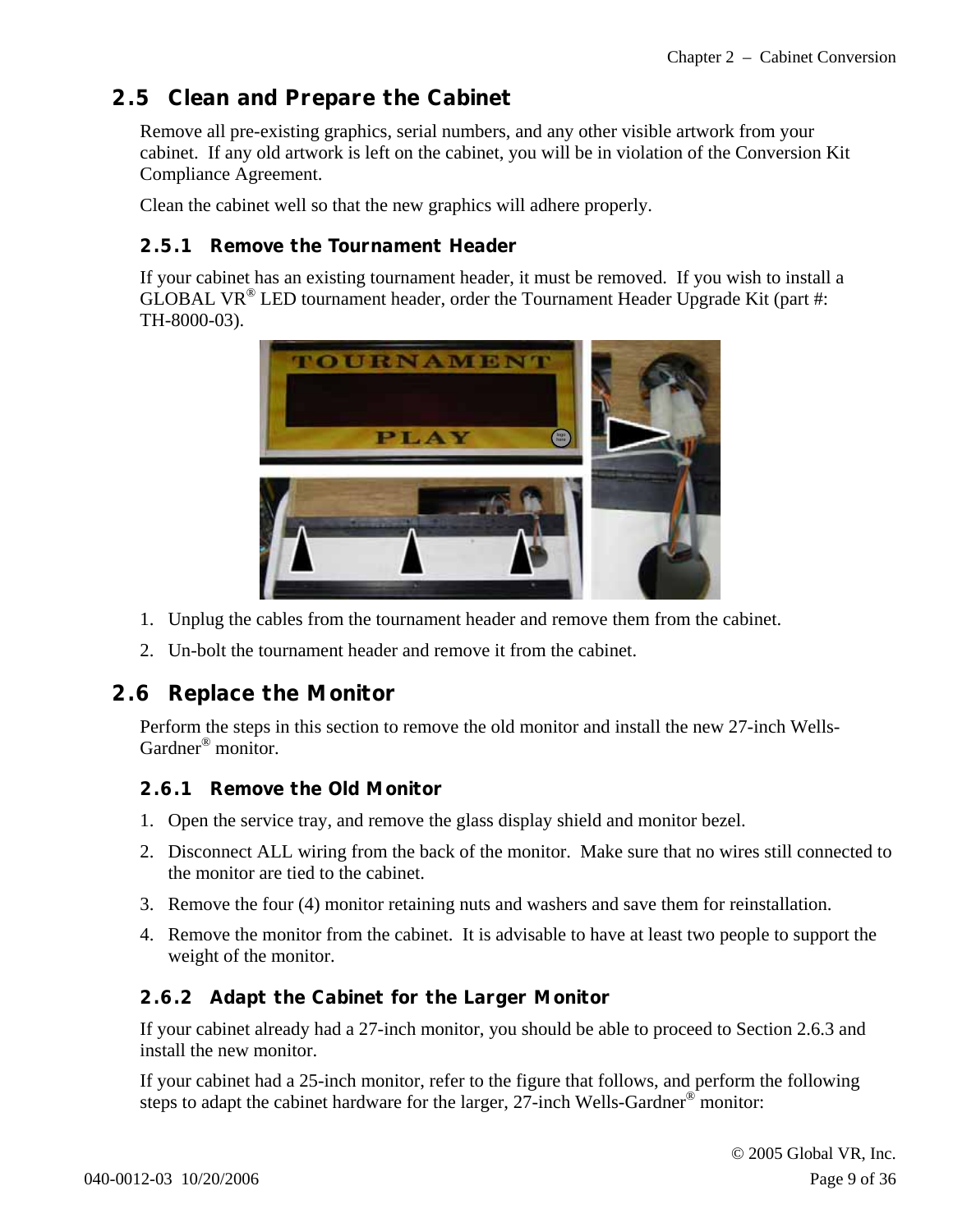#### Chapter 2 – Cabinet Conversion

- 1. Note the positioning of the lower monitor bracket to aid in reinstallation. Remove the nuts and bolts that secure the bracket to the cabinet. Remove the bracket and save it for reinstallation. Perform the following steps to drill new bolt holes for the bracket to relocate it for the larger monitor.
- 2. Refer to the figure below and mark straight lines, as shown, through the center of the two sets of bolt holes and about 2" below. Drill two ¼" diameter bolt holes 1-7/16" below the original holes, and along the same centerline. Use the template from the kit, (part #: L-0059), or cut out the template on Page 36 to aid in placing the holes.
- 3. The overall distance between the bolt heads on the side of the cabinet must be 20-3/4" center-tocenter in the long direction, and 1-9/16" center-to-center in the short direction.



- 4. Repeat the previous two steps to drill bolt holes in the other side of the cabinet.
- 5. Align the lower monitor bracket with the new bolt holes and bolt it in place using the nuts and bolts removed previously.
- 6. Install the four (4) supplied carriage bolts into the original bolt holes to give them a finished appearance.
- 7. If the old monitor was powered with an AC isolation transformer, remove the transformer from the cabinet. The new monitor will connect directly to the AC power strip to be installed in Section 2.7.1.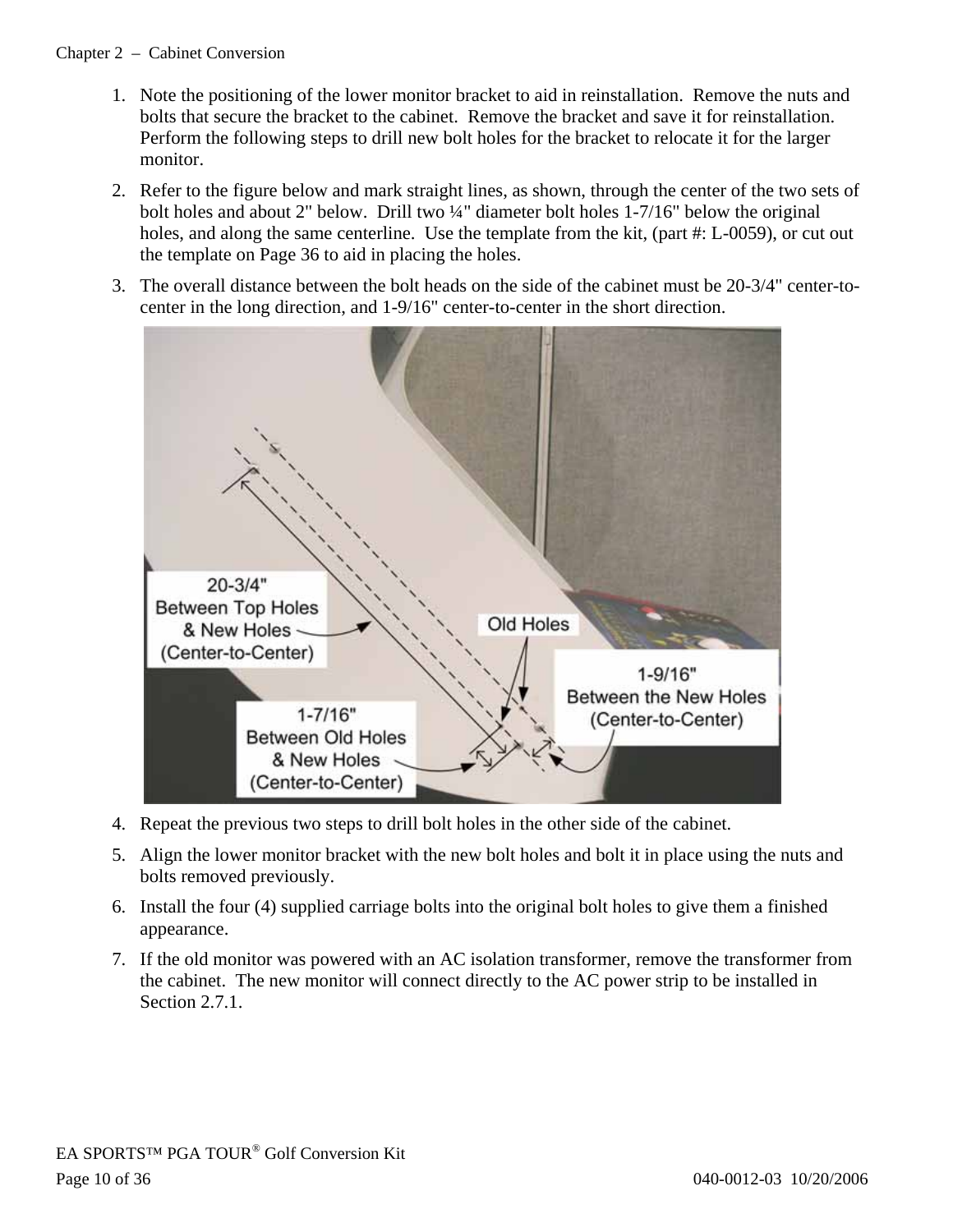

### **2.6.3 Install the New Monitor**

**Hint:** You may find it easier to finish upgrading the hardware before installing the monitor. This will give you more space and better light inside the cabinet. When you install the monitor, remember to connect the power cord to the power strip, and the VGA cable to the VGA port on the video card in the system computer.

1. Refer to the picture below and make sure that the **monitor frame** of the new 27-inch Wells-Gardner<sup>®</sup> Monitor has the holes required to mount it to the cabinet brackets. Both the top and bottom sections of the frame must have two pairs of holes (some monitor frames have only one pair of holes in each section). The inside pair of holes must be centered on the bracket, and measure 19-1/4" center-to-center.



**Caution: Avoid getting drill chips in the electronic components.**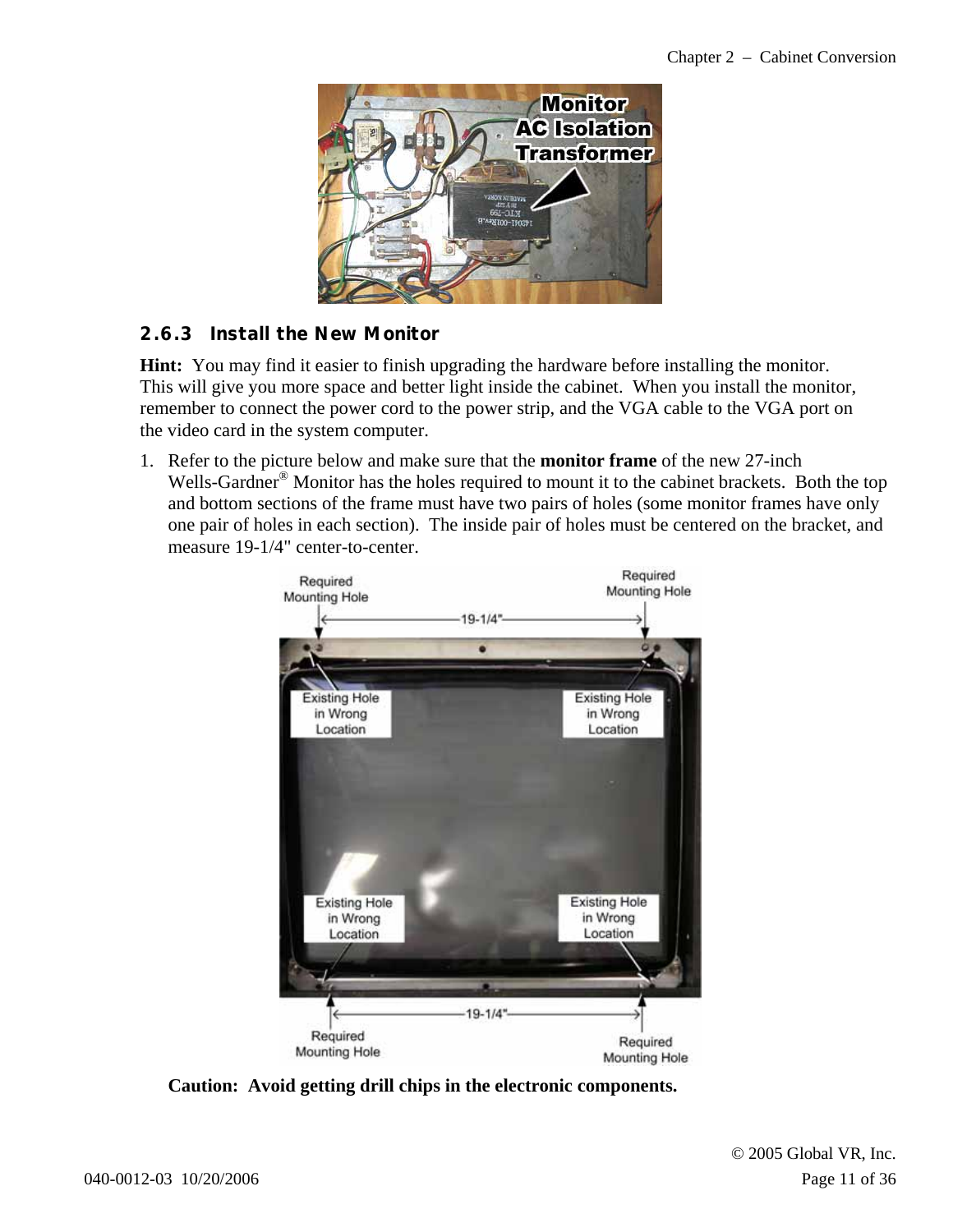#### Chapter 2 – Cabinet Conversion

2. If the monitor frame does not have the required holes, drill them in both the top and bottom frame sections as follows: Drill two (2) 3/8" diameter holes, centered, 19-1/4" apart. Each of these new holes should be approximately 11/16" inboard from the existing holes, and on the same horizontal centerline.

#### **CAUTION: The monitor is very heavy. Monitor installation requires at least two people. It is best to have a third person handling the monitor frame from inside the cabinet back door. It is easy to catch fingers between the monitor frame and cabinet.**

- 3. To install the monitor, first install the lower edge of the monitor onto the lower bracket studs, and then rotate the monitor downwards to catch on the upper bracket studs. This will require at least **two** people. It may be best to have a third person handling the monitor frame from inside the back door. Watch your fingers; this monitor is very heavy.
- 4. Use the old hardware to re-attach the monitor to the cabinet bracket (four places).
- 5. Install the new monitor bezel.
- 6. Clean and replace the glass display shield.
- 7. Replace the small retainer tab that secures the display shield in place.
- 8. Mount the monitor remote control board in a convenient location in the service tray.
- 9. Connect the monitor ground wire to a ground lug on the cabinet.

# **2.7 Set Up the Hardware**

### **2.7.1 Set Up AC Power Distribution**

You must install the AC power strip/surge suppressor from the kit to provide power to the computer, new monitor (if installed), and other Hardware.

The actual wiring will vary depending on which cabinet you are converting. Use the instructions that follow as a general guideline for setting up AC power distribution.



- 1. Locate the AC power panel inside the cabinet. The panel is usually the distributing point for all of the AC power lines inside the cabinet. If the panel is on the floor of the cabinet, you will need to move it to one of the side walls to make enough room to secure the computer to the bottom of the cabinet (see Section 2.7.5 on page 16).
- 2. Disconnect the two AC power lines and the ground wire that connect to the ON/OFF switch on the AC power panel, as shown by the arrows in the picture above.
- 3. Strip these three wires and connect them to the AC power cord from the kit, using the wire crimps provided. (You will be plugging this power cord into the power strip.)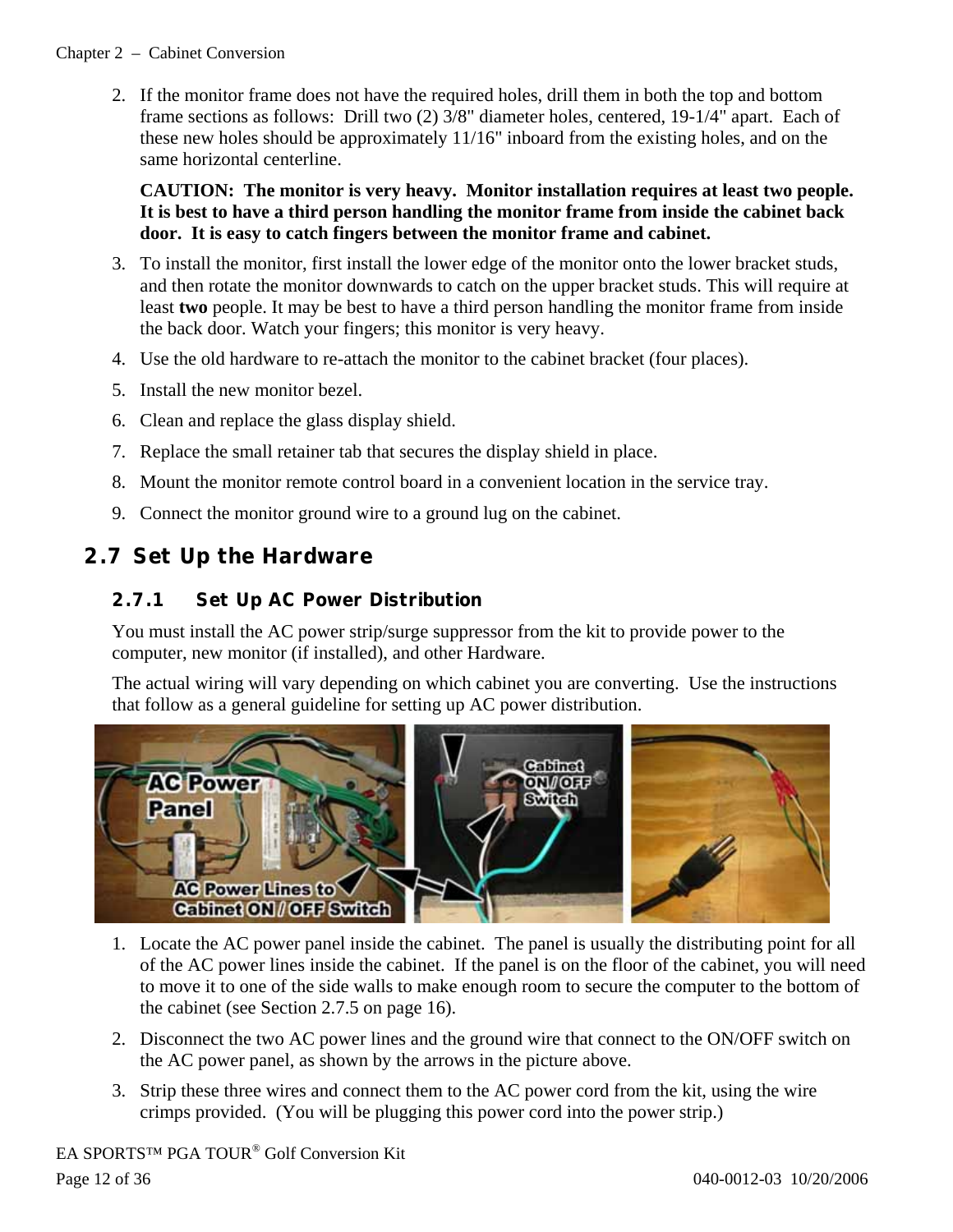

- 4. Connect the power and ground wires from AC power strip to the three connectors on the ON/OFF switch where you removed the wires in step 2, as shown by the arrow in the picture above.
- 5. Plug the AC power cord you spliced in step 3 into the AC power strip. All cabinet AC power should now be routed through the power strip.

### **2.7.2 Remove the Game PCB and Install New Hardware**

**Caution: Power must be off when connecting boards. To prevent damage from electrostatic discharge (ESD), handle PCBs by the edges only and use a grounding wrist strap or similar precaution.** 

1. The Conversion Kit hardware uses the existing Jamma harness wiring for the speakers and coin inputs. Remove the Game PCB and any other hardware from the old game, but keep the existing DC power supply and Jamma harness wiring in place.



- 2. Install four small plastic feet from the kit on the Jamma conversion board.
- 3. Set jumper J8 on the Jamma conversion board to pins 1 and 2 for stereo, or pins 1 and 3 for mono audio, depending on how your cabinet audio is set up.
- 4. Place the Jamma conversion board in the service tray where you removed the old boards. Make sure that the Jamma connector on the Jamma wire harness can reach the Jamma Conversion Board before securing the board to the cabinet.
- 5. Secure the boards with wood screws in the plastic feet.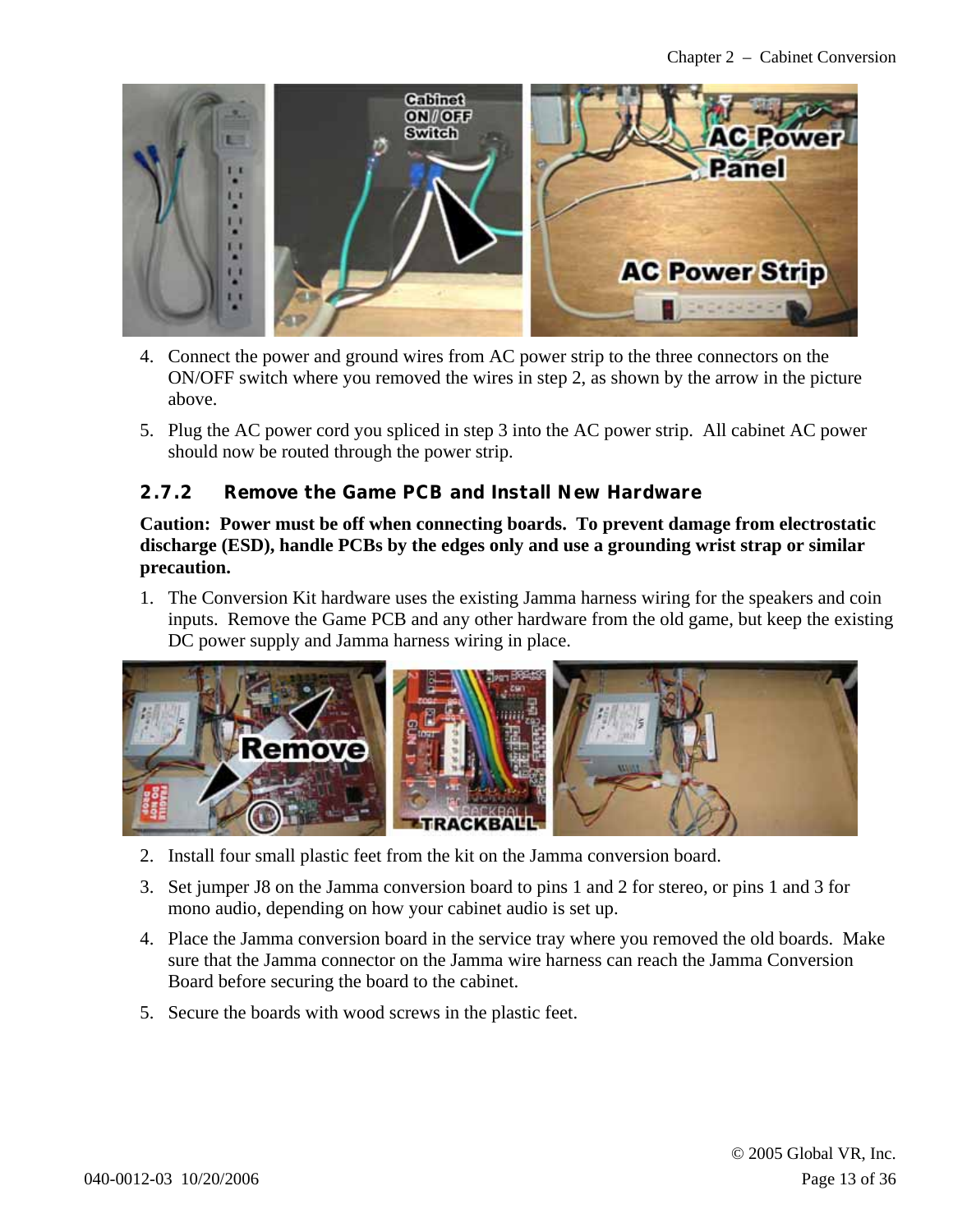

### **2.7.3 Connect the Jamma Conversion Board**

*Figure 1. Jamma Conversion Board (JCB) Connections* 

Refer to the figure above, and Figure 6, Simplified Wiring Diagram, on page 30, and perform the following steps to connect the Jamma harness and other cables to the Jamma Conversion Board:

- 1. Connect the Jamma connector from the Jamma harness to the Jamma edge on the Jamma Conversion Board.
- 2. Connect the Trackball 6-pin connector to Trackball In, J5 on the Jamma Conversion Board.
- 3. Connect the existing PC power supply in the cabinet to the Jamma Conversion Board PWR IN port using the PC Y-power cable from the kit.

**Note:** The PC Y-power cable uses a standard PC power supply connection found on most DC power supplies used in arcade cabinets. If your existing power supply does not have this type of connector, you will need to splice the Y-Power cable into the power supply on the cabinet. Here are the specifications for the PC Y-power cable:

| Red Wire          | $+5$ VDC  |
|-------------------|-----------|
| Yellow Wire       | $+12$ VDC |
| <b>Black Wire</b> | Ground    |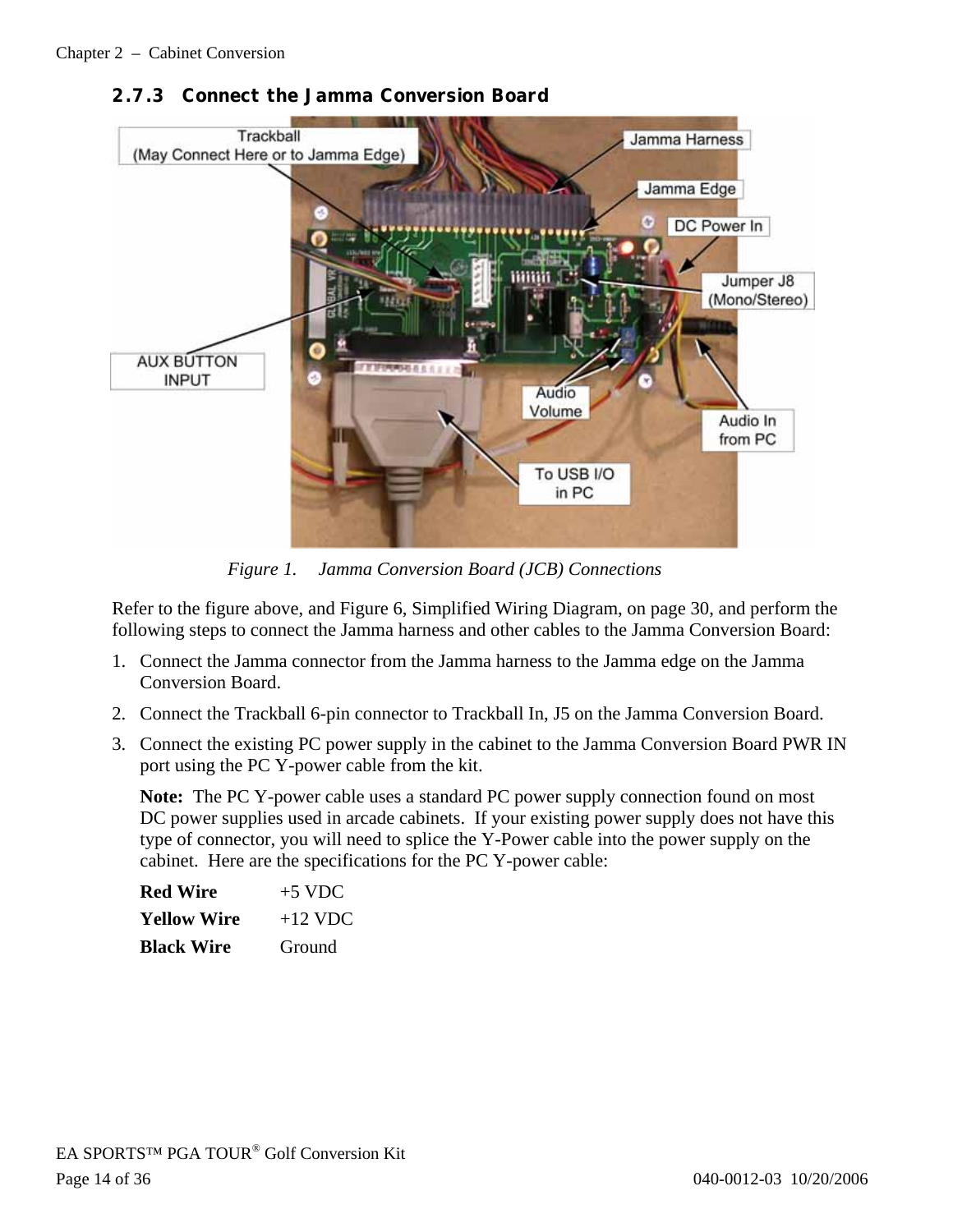### **2.7.4 Set Up the Computer**

The computer comes pre-loaded with EA SPORTS™ PGA TOUR<sup>®</sup> Golf Team Challenge game software. There is no need to reload the software with the CDs in the kit. The Software recovery CDs are included in case you need to restore the software in the future.

The computer can be damaged very easily. Please use caution when installing the computer.

#### **CAUTION: Avoid touching internal components. These components are susceptible to Electrostatic Discharge (ESD) damage.**

1. Remove the right side panel from the computer by removing the two screws that hold the panel in place, as shown by the arrows in the picture below. Slide the panel back and then out to remove it from the computer chassis.



- 2. Remove the plastic feet from the computer case by using pliers to squeeze the tops of the feet inside the case, while pulling the feet off from the outside.
- 3. Place the computer on its side so you can clearly see the inside of the computer. Place the metal computer bracket so that the tab is pointed down, and hook the tab into the bottom mounting hole on the computer, as shown in the picture below.
- 4. Use the flat-head screw with nylon locking nut to secure the bracket to the top hole of the computer chassis.



5. Repeat steps 2 and 3 for the second mounting bracket.

6. When finished, the two screws with nuts should be closest to the outside edge of the computer chassis, with the bracket tabs hooked into the holes closest to the motherboard, as shown in the last part of the picture above. Re-install the side panel on the computer.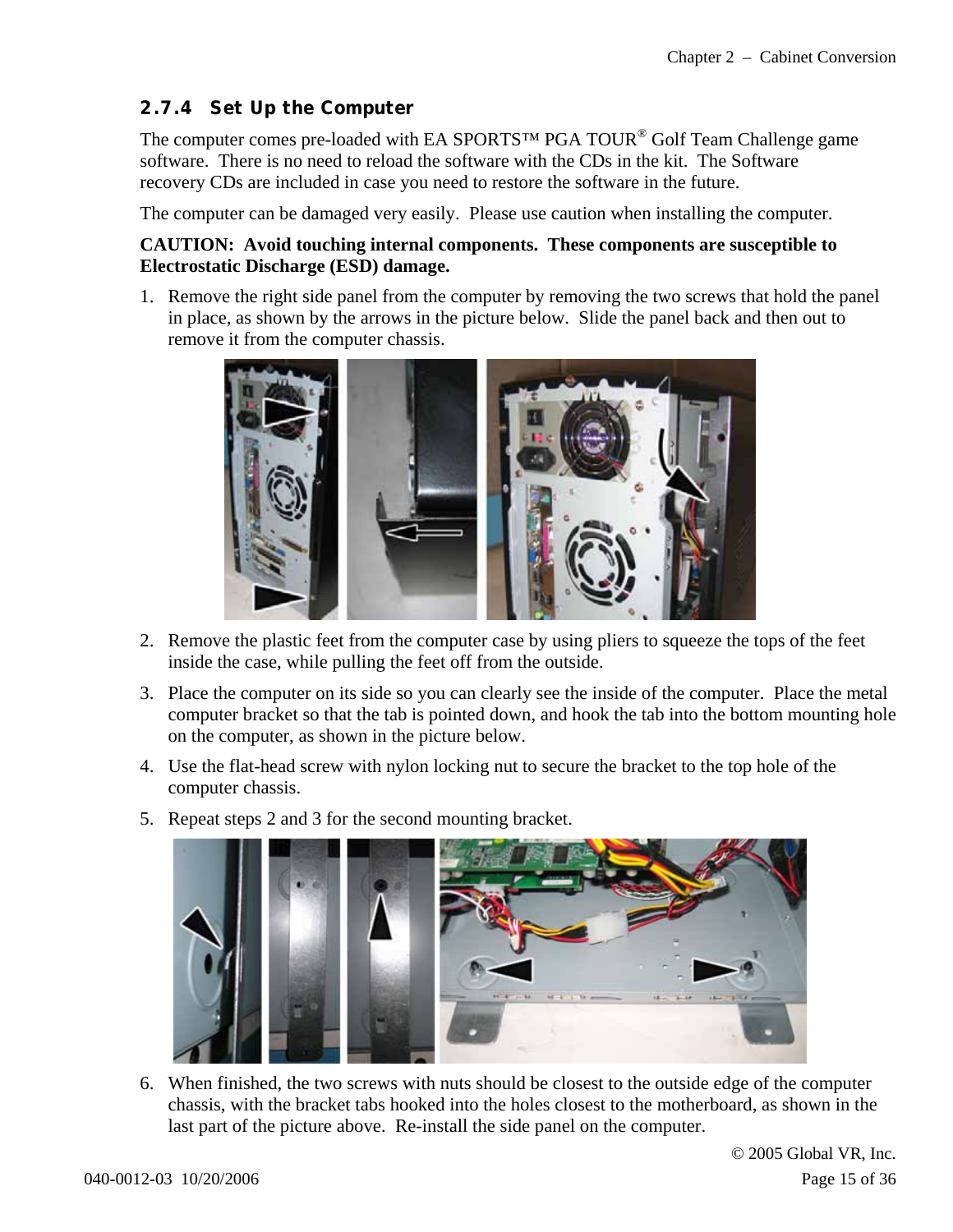### **2.7.5 Secure the Computer and Make Connections**

1. In the cabinet, remove the two screws that secure the service panel to the coin door assembly and move it to the vault assembly, as shown below. Secure it with the two screws. Moving this panel will give you easy access to the computer CD drive when you place the computer in the cabinet.



- 2. Place the computer as shown below. Make sure there is at least a 6-inch clearance in front of the computer for the CD drive to open. You will be able to easily reach the connectors on the back of the computer, and to access the CD drive through the coin door.
- 3. Secure the computer to the bottom of the cabinet using four  $(4)$  #10 x  $\frac{1}{2}$ " Phillips wood screws.



- 4. Refer to Figure 8, Computer Rear Panel Diagram, on page 32, and Figure 6, Simplified Wiring Diagram, on page 30, to make connections to the computer.
- 5. Connect the game dongle to the parallel port.
- 6. Using the USB cable, connect the computer USB port to the USB port on the USBI/O card.
- 7. Connect the power cord to the computer and the power strip.
- 8. Connect the USB I/O DB-37 port to **J3** on the Jamma Conversion Board.

EA SPORTS™ PGA TOUR® Golf Conversion Kit Page 16 of 36 040-0012-03 10/20/2006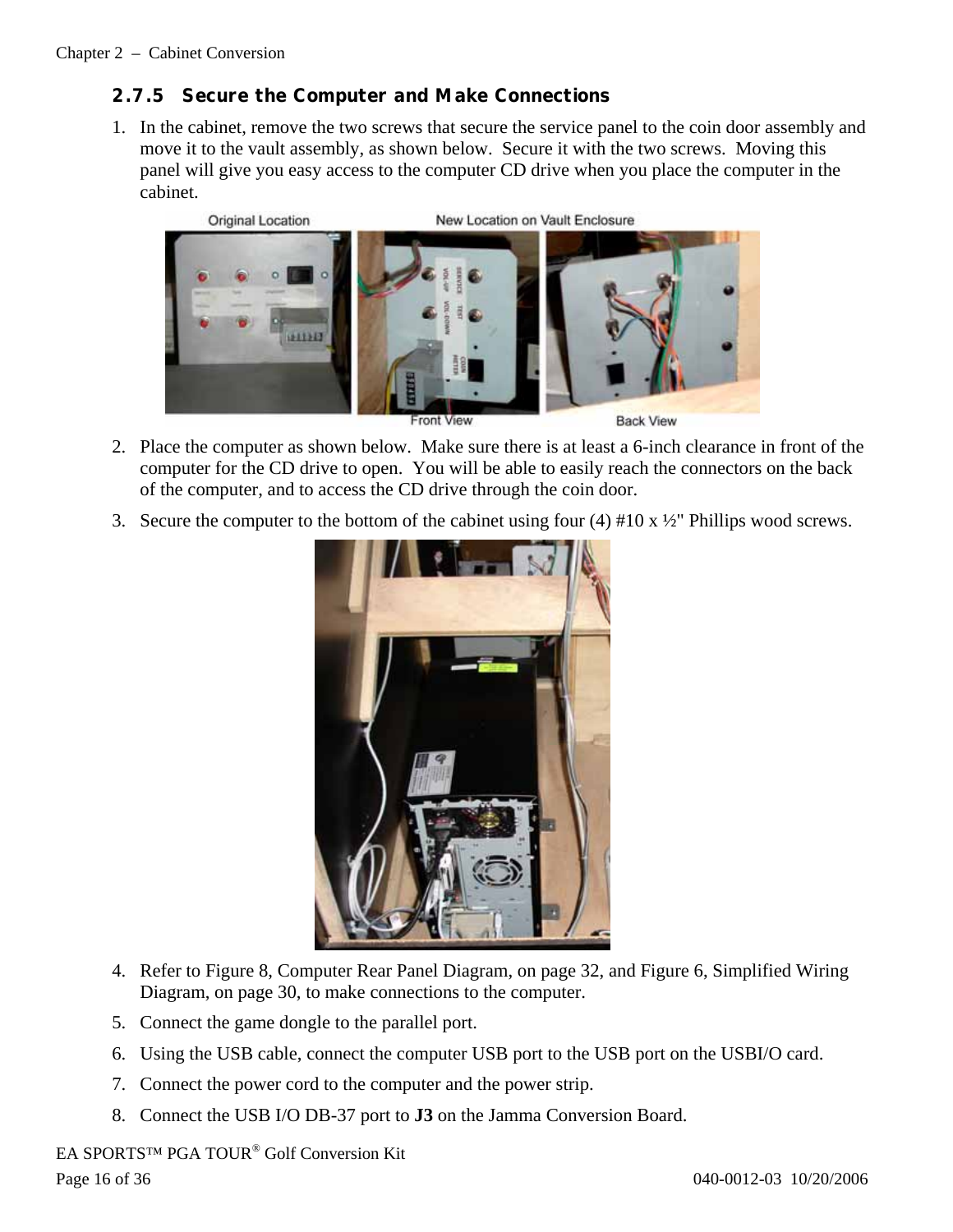- 9. Connect the video port on the video card to the monitor.
- 10. Connect the audio cable to **J2** on the Jamma Conversion Board.
- 11. Tie cables to the cabinet so that they are secure and out of the way. Bundle and tie wrap old harnesses that are no longer used. Make sure that no cables will be caught or pulled when the service tray is opened.
- 12. Use screw-mounted tie wraps to secure the power strip on the floor of the cabinet near the computer, as shown below. You can also use adhesive-backed Velcro® to secure the power strip.



#### **2.7.6 Install the Players' Card Reader**

The SmartCard format Players' Card Reader is required to run Team Challenge. If your cabinet has an existing card reader, it must be removed from the cabinet.

Depending on the style of your cabinet, the card reader or card reader blank plate may be located next to the coin door, or just above it, as shown in Figure 2 that follows.

- 1. Using a 3/8" wrench, unbolt the card reader or blank plate from inside the control panel.
- 2. Unplug the card reader cables and remove them from the cabinet.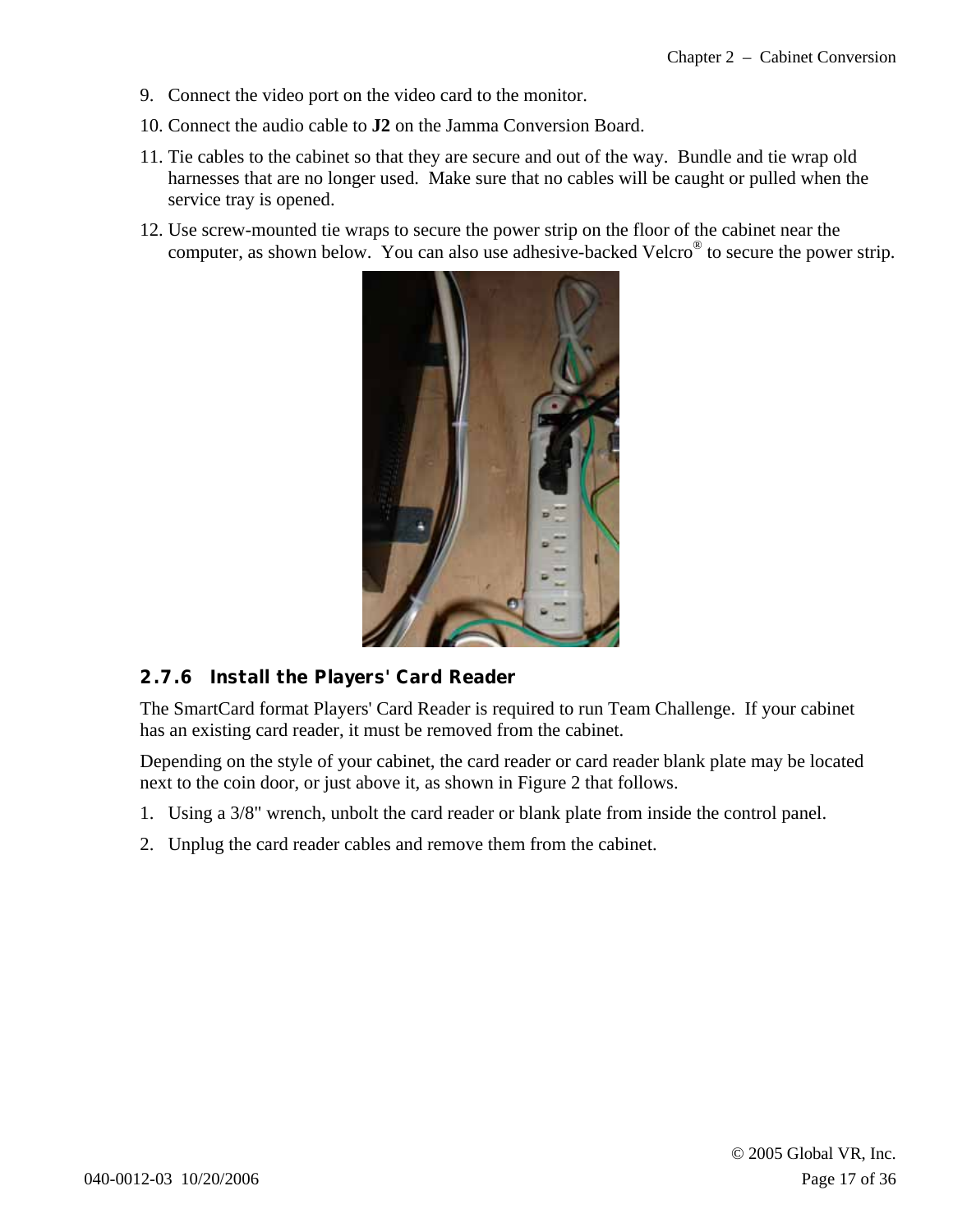#### Chapter 2 – Cabinet Conversion



*Figure 2. Card Reader or Blank Plate Removal* 

- 3. If your cabinet does not have a hole for a card reader, do the following steps to cut one:
	- a. Refer to the picture above for SmartCard reader placement.
	- b. Use the SmartCard Reader Template on Page 36 as a guide for cutting a hole for the SmartCard reader.

**Caution:** Before cutting, make sure there is nothing inside the cabinet that could interfere with the card reader installation or be damaged when you cut the cabinet.

- c. Cut the holes for the card reader and carriage bolts. Check the measurements on the template with a ruler to make sure that the image has not been scaled during printing.
- 4. Insert the new SmartCard reader in the card reader location and secure it with the four (4) carriage bolts and Kep nuts from the kit. Make sure the LEDs are on the **left** (see Figure 4).



*Figure 3. SmartCard Reader Assembly*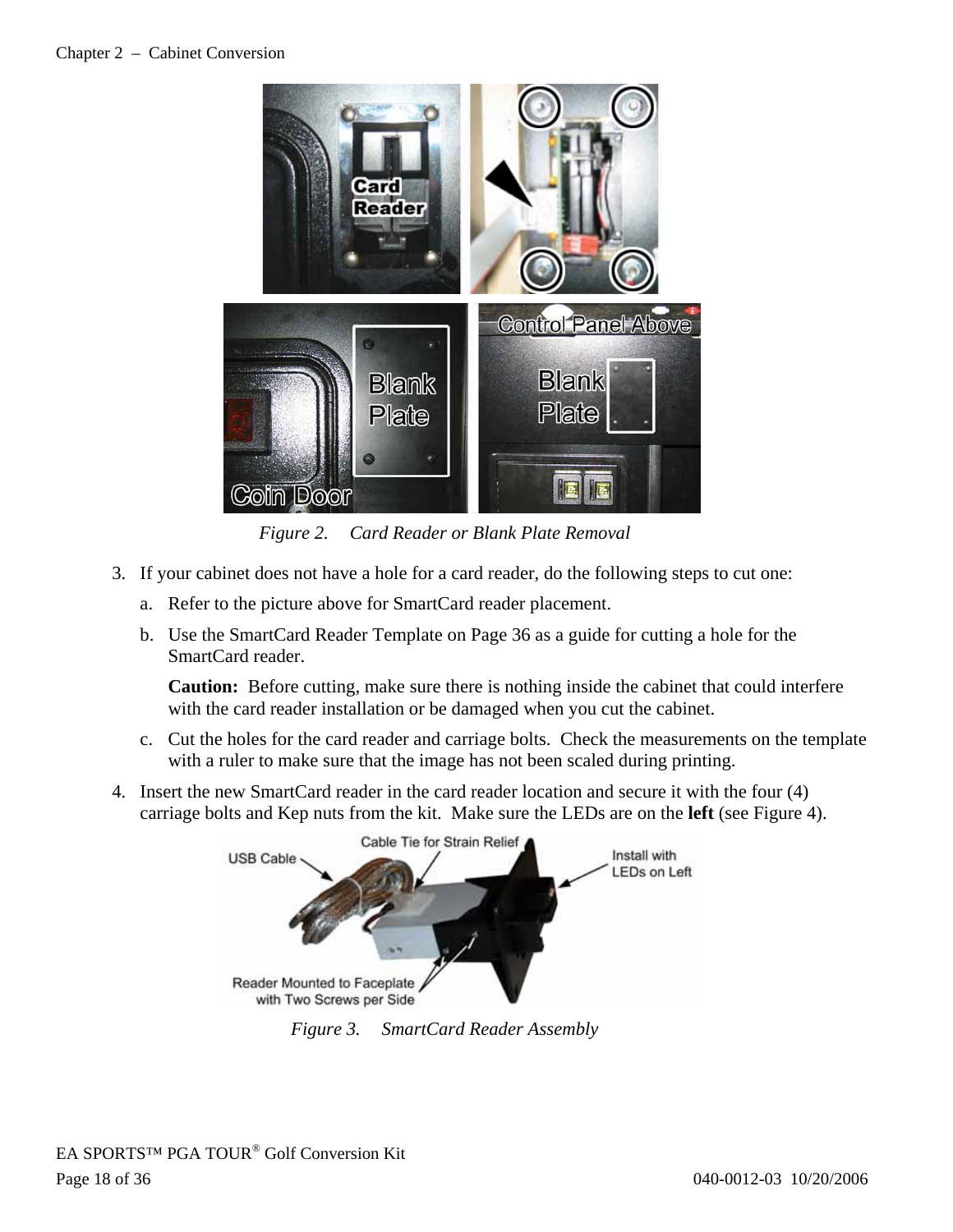5. Peel the backing paper from the new SmartCard Reader Decal, and install it either to the side or below the SmartCard reader.



*Figure 4. SmartCard Reader and Artwork Installed* 

6. Connect the SmartCard reader cable to one of the USB ports on the PCI USB card in the computer. **Do not use** the motherboard USB ports.

#### **2.7.7 Connect the Telephone or Ethernet Cable**

- 1. Refer to Figure 8 on page 32 for computer connections. Connect the telephone cable to the LINE connector on the modem. Or, if you will be using a broadband connection rather than an analog phone line, connect a CAT-5 Ethernet cable (not provided) to the Ethernet port on the computer.
- 2. Refer to the picture below, and use one of the three options for getting the telephone or Ethernet cable outside of the cabinet.

**Option 1**: If your cabinet has a slot in the back door, run the cable out through the slot.

**Option 2:** Drill a hole in the back door, and pass the cable through the hole.

**Option 3:** Bend two air slots and pass the cable through the opening.



3. Connect the telephone cable to an existing, working analog phone line. Use the 3-way phone splitter if you need to connect more than one device to the same phone line. For broadband, connect the Ethernet cable to your network.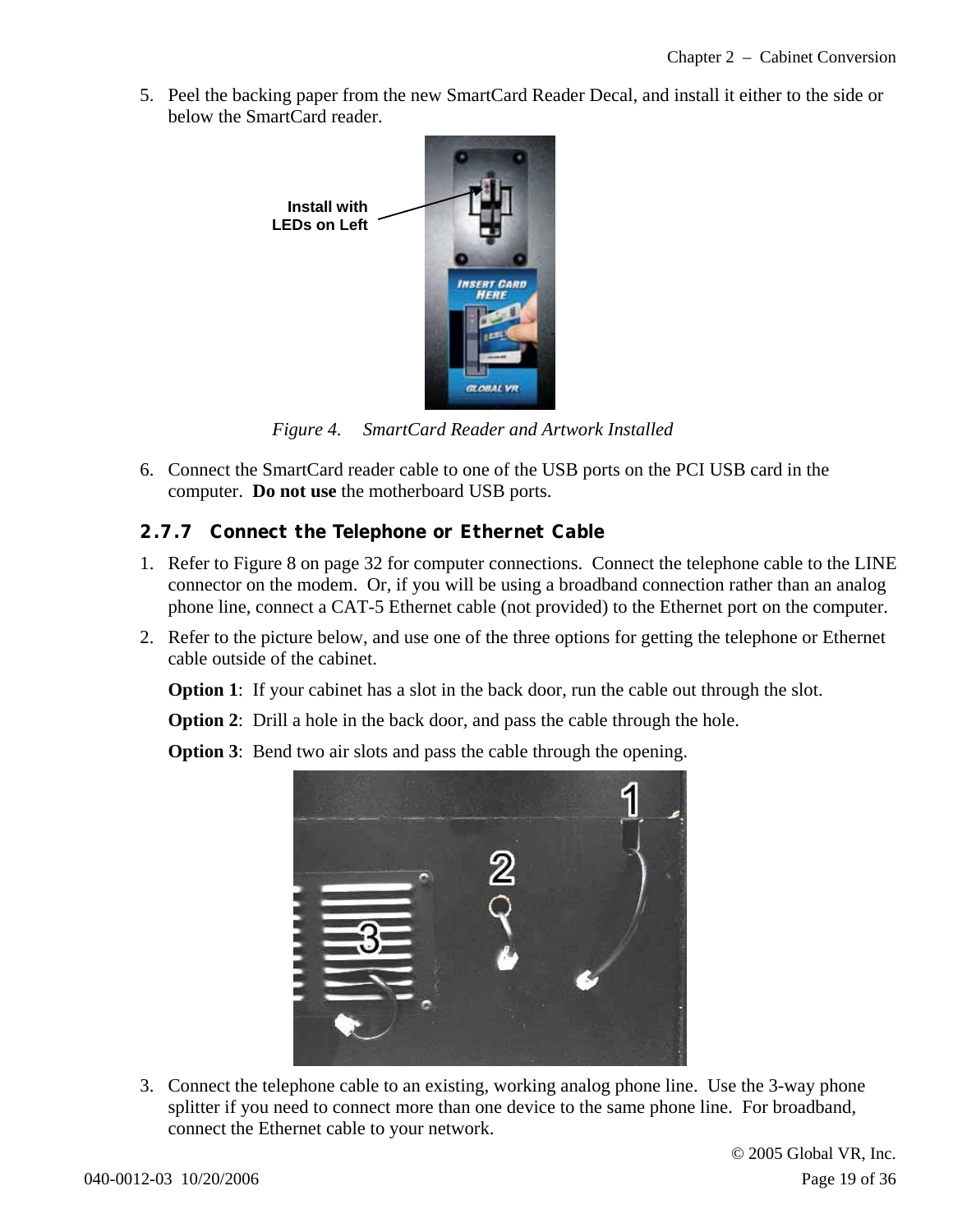### **2.7.8 Install the Cabinet Exhaust Fan**

An exhaust fan is generally required to keep the temperature inside the cabinet cool enough for the computer to operate properly.

If you experience blank screens or rebooting issues, this could be due to excessively high temperatures inside the cabinet. Drilling more air holes in the lower rear of the cabinet, as described in step 1 below, should improve airflow and reduce cabinet temperatures.

Perform the following steps to install the exhaust fan and drill air holes:

1. Using a 1/2" drill bit, drill six to eight air holes in the lower rear of the cabinet, as shown in Figure 5. Be careful not to damage any wires or components while drilling.



*Figure 5. Drilling Cabinet Air Holes* 

- 2. Using a screwdriver, remove the metal or plastic grill covers that cover the ventilation slots on the back of your cabinet. Push in on each corner of the metal grill and they will pop out and fall to the bottom of the cabinet.
- 3. Install the Exhaust fan behind the ventilation slot, just above the rear cabinet door, as shown by the arrow in the picture below.

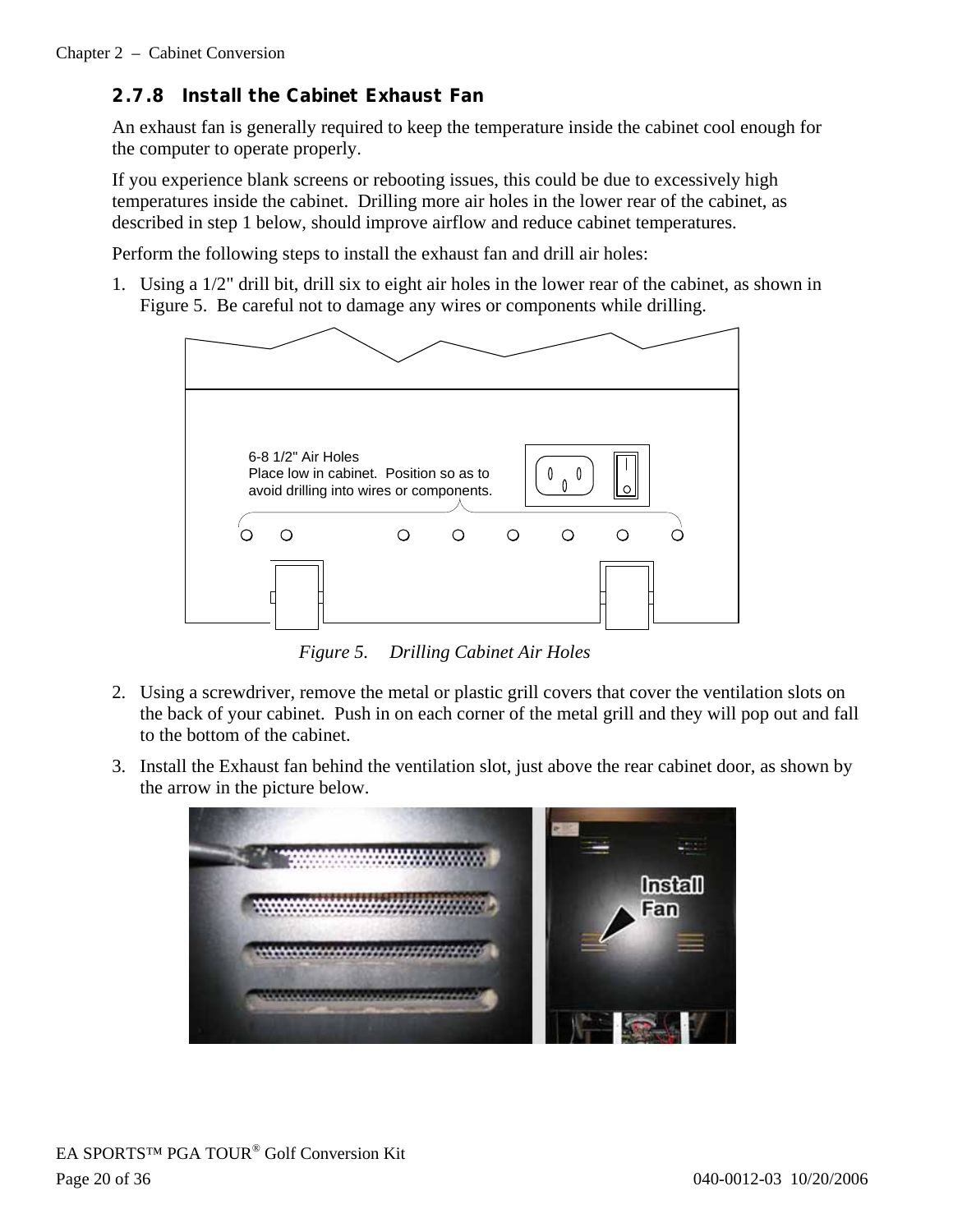

- 4. Place the Exhaust fan on the outside of the ventilation slots and use the mounting holes in the fan as a template to drill the mounting holes. Use an 11/64" drill bit to drill the four mounting holes for the exhaust fan.
- 5. Place the fan on the inside of the cabinet so that it will blow air out of the cabinet. Use the 8-32 x 2 inch screws with nuts to secure the fan to the cabinet, as shown in the picture above.
- 6. Connect the Fan to the AC power strip and verify the fan blows air out of the cabinet.

### **2.8 Install the New Control Panel**

Perform the steps in this section to install the pre-assembled control panel, part #: 45005-00.

- 1. Open your control panel and disconnect the wires from the buttons. Be sure to label each pair of wires with which button they connected to.
- 2. Disconnect all wires and harnesses from the control panel. Remove any wire ties that secure the wires to the control panel. Disconnect any ground wires that connect from the control panel to the cabinet.
- 3. Disconnect the stop chain from the cabinet.
- 4. Remove the four (4) nuts and carriage bolts that secure the control panel hinge to the cabinet, and remove the control panel.
- 5. Install the new control panel using the carriage bolts and nuts removed in the previous step.
- 6. Connect the stop chain to the cabinet.
- 7. Connect the trackball Molex<sup>®</sup> connector to the trackball harness that you previously connected to Trackball In, **J5** on the Jamma Conversion Board.
- 8. Connect the two ground wires from the trackball to the ground lug on the cabinet.
- 9. Refer to the labels you put on the button wires earlier and connect them to the appropriate buttons. If your cabinet had five buttons on the control panel before the conversion, you can use the old wires to connect all of the new buttons to the Jamma harness.
- 10. If your cabinet **did not** have five buttons on the control panel before the conversion, connect the 2-Button wire harness (part number 115-0019-01) from the **J6** Button Input on the Jamma Conversion board to the **Fly Over** and **Shot Type** buttons on the Control Panel. Each connector on the harness is labeled with which button it connects to.
- 11. Use wire ties to secure the wires so that they won't get pulled or pinched when the control panel and service tray are opened or closed.
- 12. Once the buttons are connected, close the control panel and the service tray, and proceed to Chapter 3 on page 22 to verify proper operation.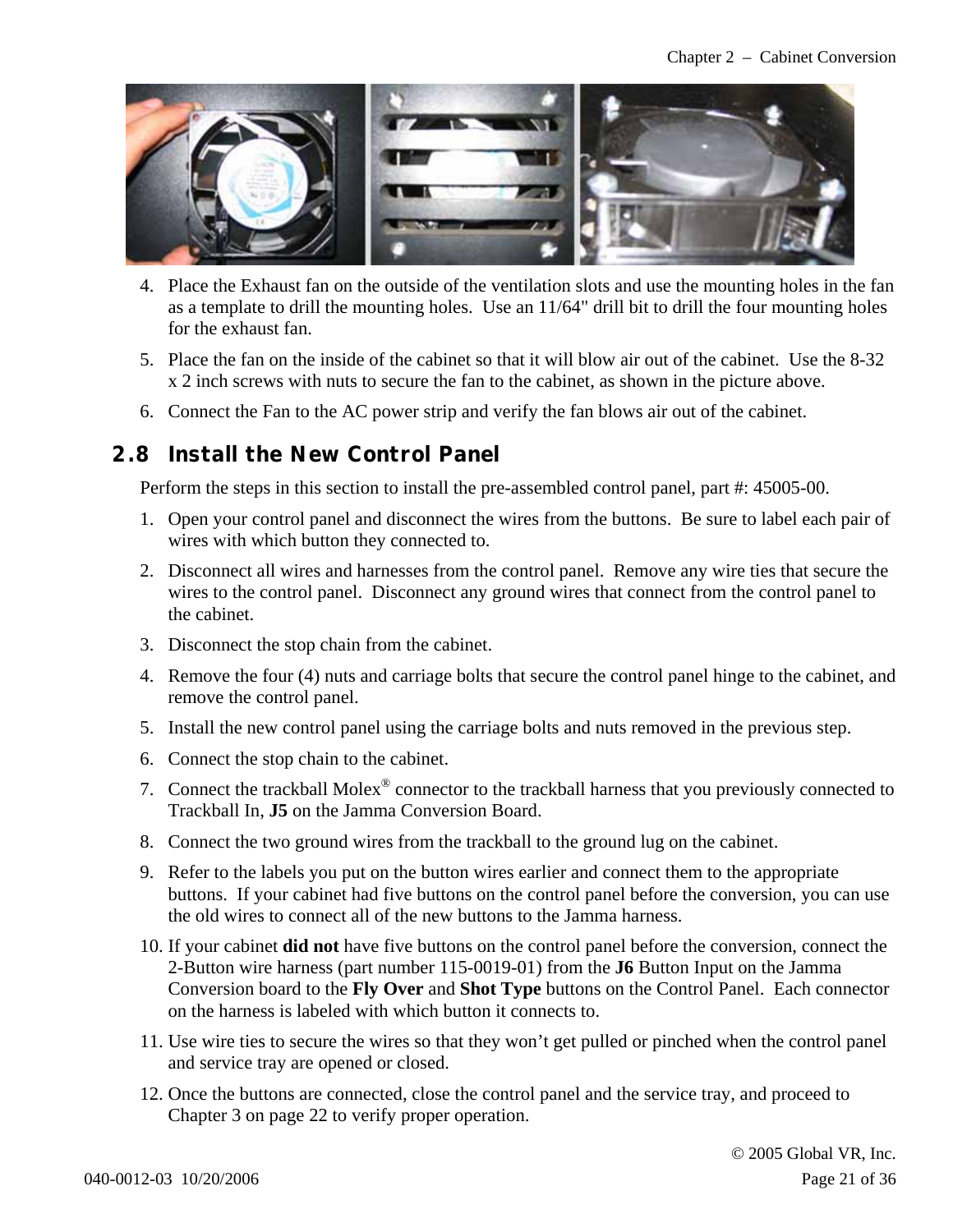# **Chapter 3 – Power ON and Test the Cabinet**

Before powering the cabinet ON for the first time, please verify the following:

- AC power is correctly set up inside the cabinet.
- The DC power supply is correctly set up to provide power to the Jamma Conversion Board.
- All connections are correct and secure.

Once you have verified that all hardware is installed correctly, power ON the cabinet and verify that the game starts and runs properly, and that all controls function properly.

Press the **Operator** or **Service** button on your cabinet to access the Operator Menus, and then select the menus described below to test cabinet functions.

# **3.1 Player Control Test**

Select **Play Control Test** from the Operator Menu to verify that the trackball, buttons, and coin inputs are working properly.

Press each button and verify that a red arrow appears on the test screen, indicating the correct button. Spin the trackball in any direction, and verify that a yellow arrow indicates the correct direction of spin. If the arrows do not appear, or show the wrong button or trackball direction, the controls are set up incorrectly. Double-check the wiring to correct any problems.

Insert coins and verify that they register on the screen.

Refer to the System Manual for more information about the Player Control Test screen.

# **3.2 System Test**

Select **System Test** and verify that the sound, modem, LED header (if installed), and SmartCard reader are working properly.

From this screen you can also select **Set Monitor Gamma** to adjust the overall brightness of your monitor. This may be useful if you are using an old monitor.

Refer to the System Manual for more information about the System Test screen.

# **3.3 Cabinet Setup**

Refer to the System Manual for information about using the Operator Menus to setup and register your cabinet. The Operator Menus also allow you to obtain important information about your cabinet, including hardware and software information, and game-play statistics.

# **3.3.1 Volume Adjustment**

To adjust your cabinet volume, select the **Machine** Menu from the Operator Menu. If you cannot get desired results, you can adjust the volume using the Audio Volume potentiometers, **R3** and **R4** on the Jamma Conversion Board (see Figure 1 on page 14).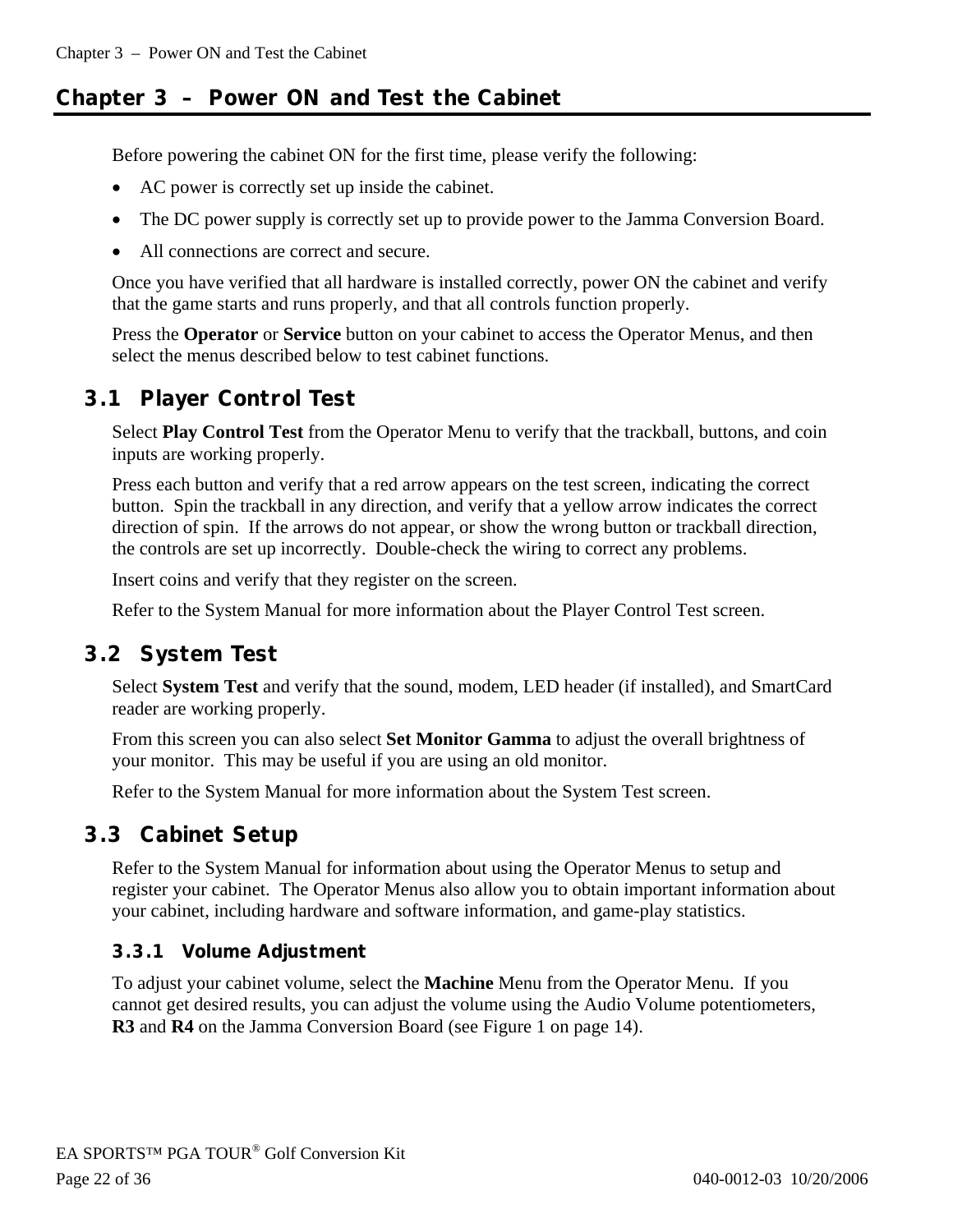# **3.4 Monitor Calibration Test**



The Monitor Calibration Test shows a series of screens that allow you to adjust the monitor using the monitor remote control panel. Use the trackball or Start Button to scroll through each monitor test screen. To exit the Monitor Calibration Test, press the **operator** button again.

Use the monitor calibration screens to adjust and fine-tune the picture on your monitor. Each screen is designed to help you to either align the horizontal and vertical sync, or adjust the white balance and color hues. If you notice a color distortion on the monitor, pressing the degausser button on the monitor remote control panel may fix the color distortion.

Use the monitor remote control panel to adjust and fine-tune the picture on your monitor. When you press a button on the panel, the Monitor Adjustment Options display on screen. Use the buttons on the monitor remote control panel to select, adjust, and set the available options. The monitor remote control panel is located under the Control Panel on the cabinet.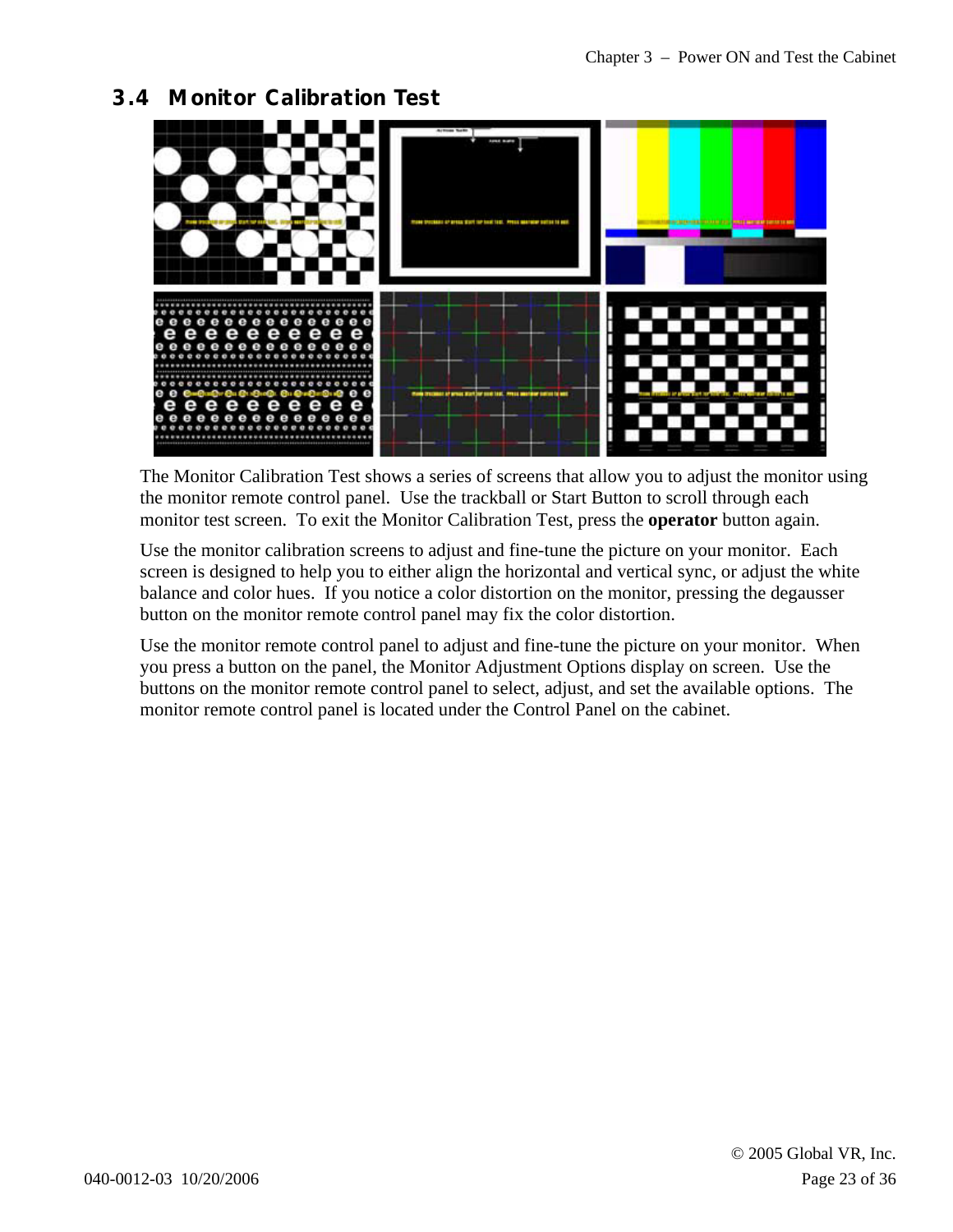# **Chapter 4 — Apply Artwork and Register Cabinet**

You must follow the Graphics setup exactly as described in this manual to comply with the Conversion Kit Agreement. You will fail to comply with the Conversion Kit Agreement if you place the EA SPORTS™ logos, GLOBAL VR<sup>®</sup> logos, or any other cabinet graphics in any position on the cabinet that is not described in the steps of this manual. All pre-existing graphics, serial numbers, and any other visible artwork that is not part of the Conversion Kit must be removed.

# **4.1 Install the Marquee Artwork**



Replace the old marquee artwork with the new EA SPORTS™ PGA TOUR<sup>®</sup> Golf Team Challenge marquee graphic from the kit.

- 1. Remove the screws for the top bracket that holds the marquee glass and artwork to the cabinet, as shown by the arrows in the picture above.
- 2. Clean both sides of the marquee glass.
- 3. Use the glass as a guide to trim the graphic to fit the marquee.
- 4. Insert the marquee graphics, and re-install the bracket.

# **4.2 Apply the Cabinet Side Panel Graphics**

The graphics are printed on adhesive material with a backing paper. Perform the steps that follow to align and apply the graphics on each side of the cabinet.



- 1. Identify the Right and Left side panel graphics for the cabinet. The artwork is printed so that it will align with the curve of the cabinet, as shown in the picture above.
- 2. Align the side panel graphics on the cabinet. Make sure the graphics extend all the way to each edge of the cabinet, that the text and logos are centered, and that no logos will be cut when you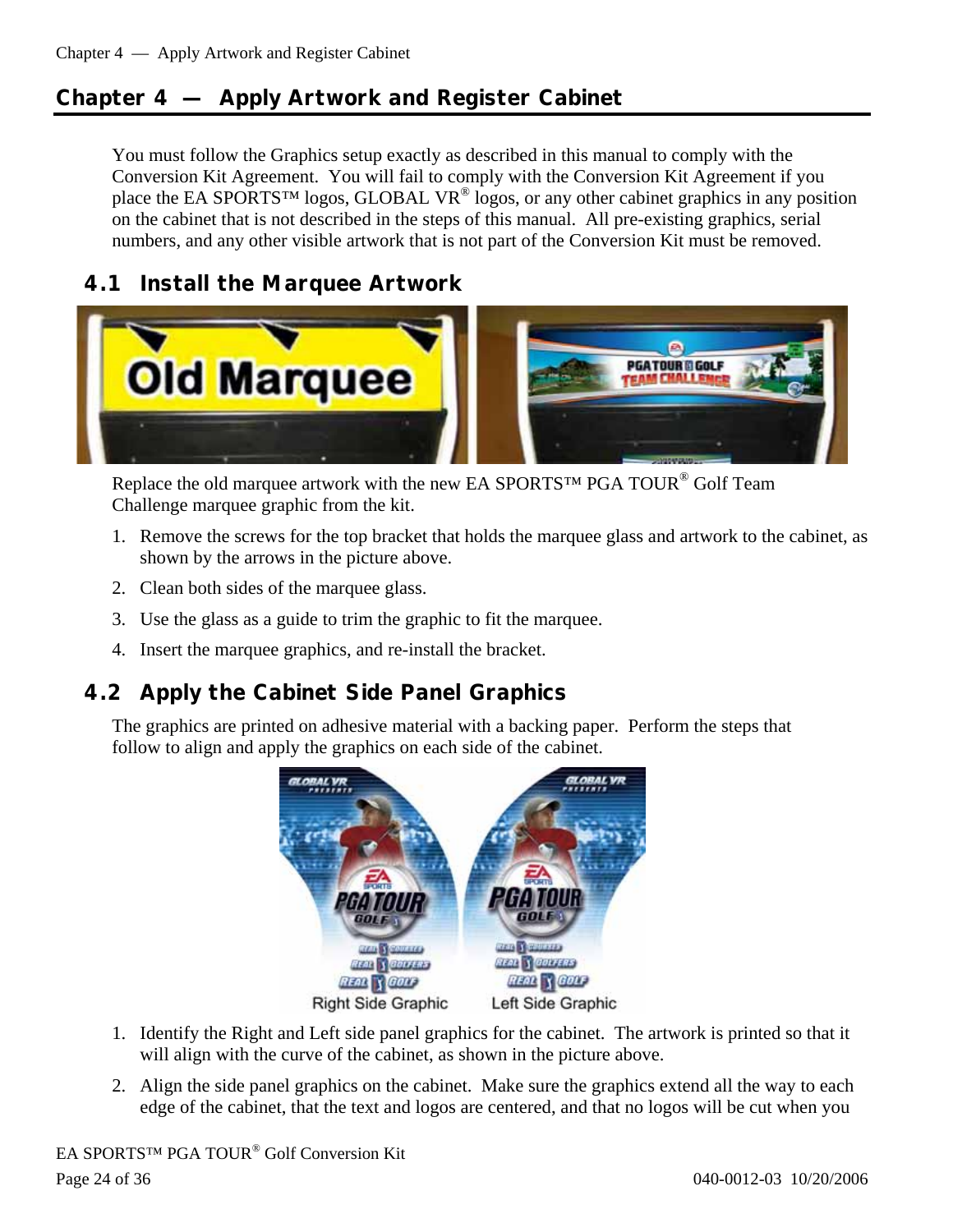trim the excess material from the graphics. If the cabinet has carriage bolts on the sides, place the graphic so that it is above the carriage bolts.

- 3. Once the graphics are aligned correctly, peel off the backing paper and apply the graphics.
- 4. Using a new Exacto knife, trim the excess material from the graphic, using the outside edge of the cabinet as a guide.

### **4.3 Apply the Sub-Marquee Artwork**



- 1. Remove the screws that secure the metal plate holding both the sub-marquee artwork and speakers to the cabinet, as shown by the arrows in the picture above.
- 2. Remove the metal plate and remove the old artwork.
- 3. Trim the black areas from the top and bottom of the new sub-marquee graphic from the kit. This will make the graphic fit the sub-marquee.
- 4. Install the graphic and replace the metal plate and screws.

# **4.4 Apply the Control Panel Front Graphic**



Apply the Control Panel Front decal to the front of the control panel. Trim the ends if necessary to make it fit.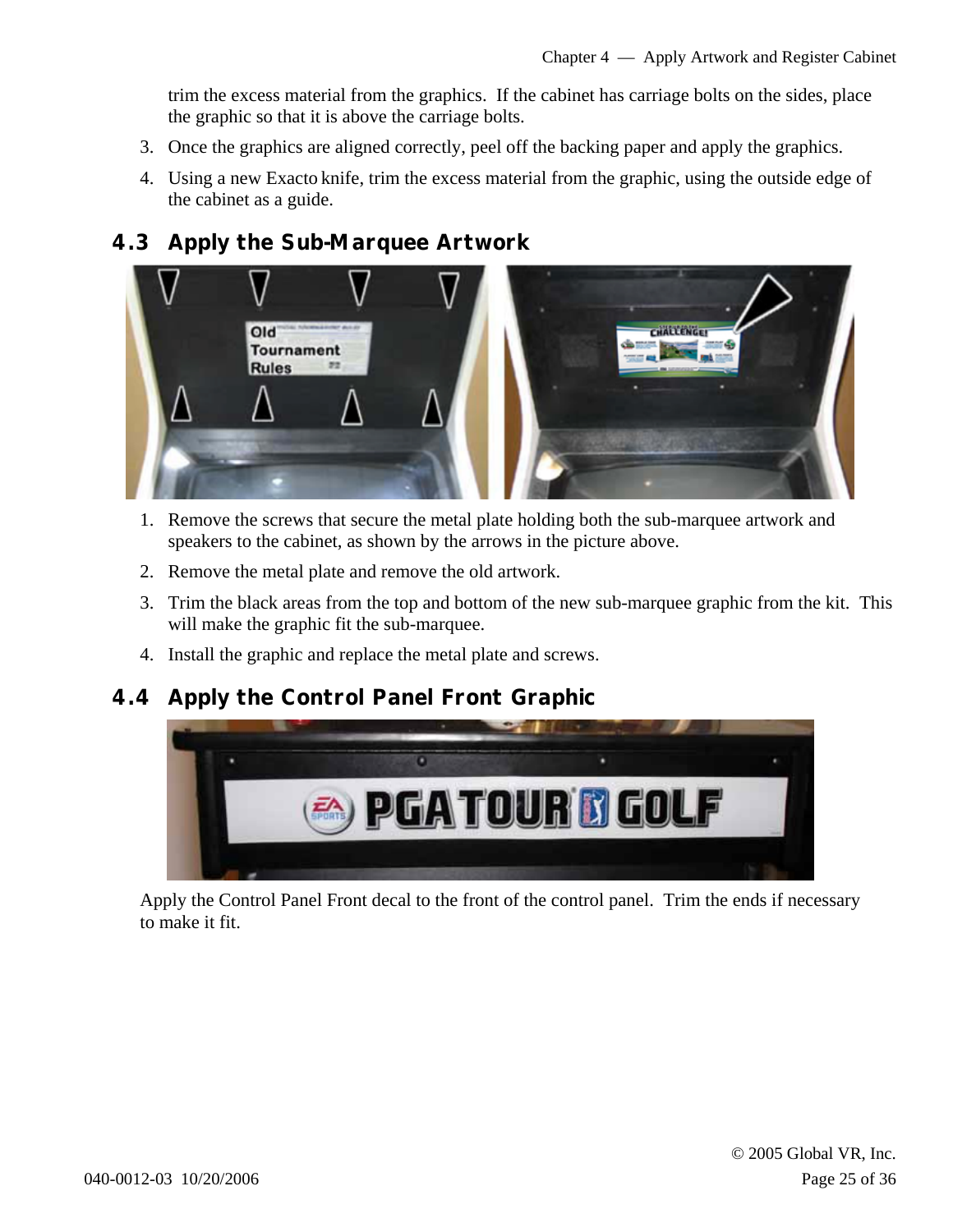# **4.5 Install the Serial Number Stickers**



There are two serial number stickers in the Conversion Kit. Both stickers must be placed as described in this section to comply with the Conversion Kit Agreement.

- 1. Place the Cabinet Serial Number sticker on the outside of the cabinet in the upper left-hand corner, as shown by the arrow in the picture above.
- 2. Place the Computer Serial Number sticker in a clearly visible location on the system computer, as shown by the arrow in the picture above.

# **4.6 Register your Cabinet**

The Cabinet Conversion is now complete. Refer to your Welcome Kit or System Manual for complete information about registering your cabinet to participate in Tournaments and take advantage of online features.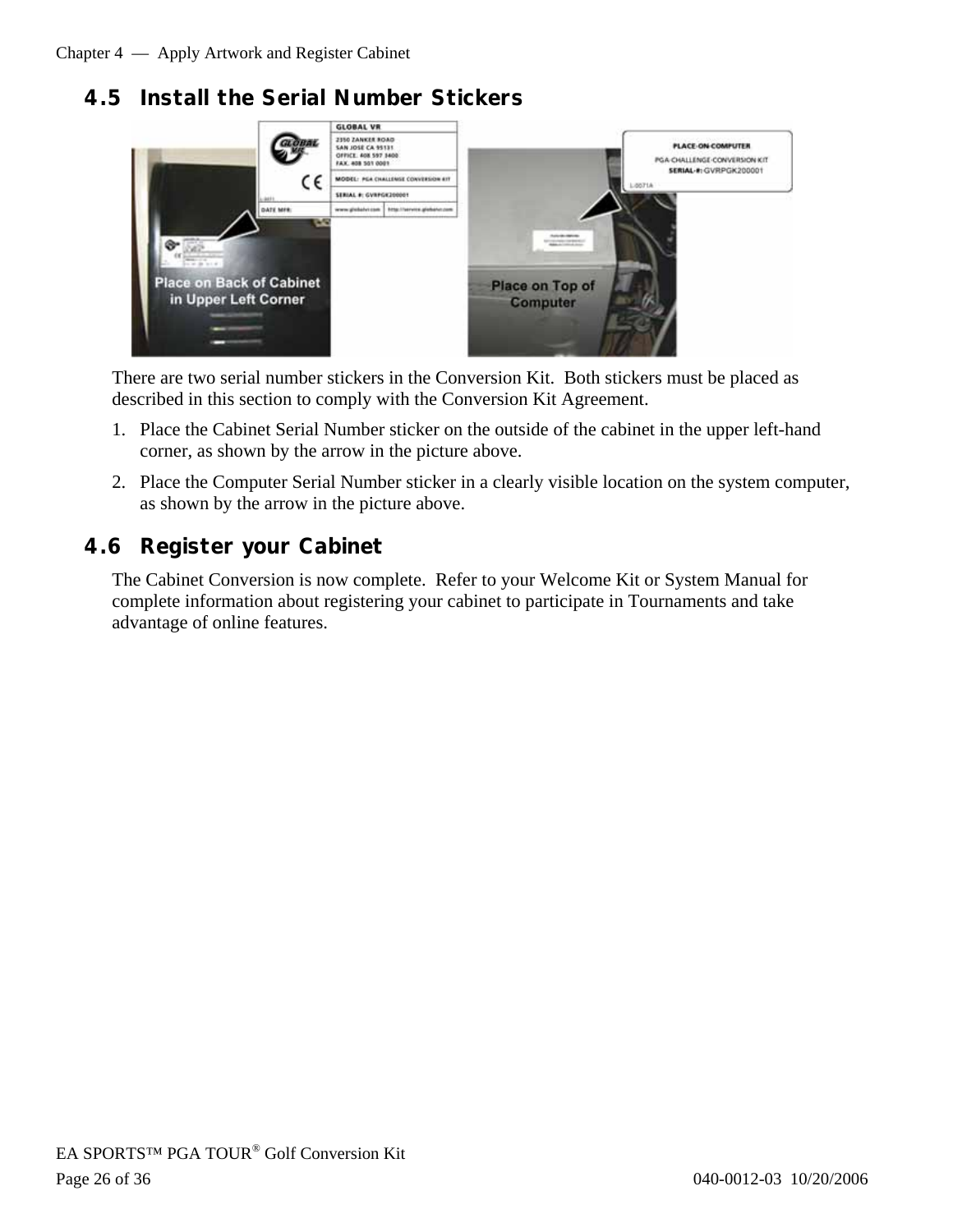| TANIC T.<br>Troubleshooting video I robiems  |                                             |                                                                                                                                                       |  |  |
|----------------------------------------------|---------------------------------------------|-------------------------------------------------------------------------------------------------------------------------------------------------------|--|--|
| <b>Problem</b>                               | <b>Possible Cause</b>                       | <b>Possible Solution</b>                                                                                                                              |  |  |
| No Picture on<br>Monitor                     | Power Problem                               | Verify the AC power connection to the monitor. You can<br>verify the monitor has power by looking for a small<br>glow in the Neck of the CRT.         |  |  |
|                                              | <b>Faulty Video Cable</b>                   | Verify the cable is firmly connected from the computer<br>Video port to the monitor.                                                                  |  |  |
|                                              | <b>Faulty Monitor</b><br><b>Chassis PCB</b> | Verify that the fuses on the chassis PCB are good.                                                                                                    |  |  |
|                                              | Picture is Dim or<br>Faded                  | Use the monitor remote control panel to adjust the<br>brightness and contrast settings to see if this corrects<br>the problem.                        |  |  |
|                                              | Colors are poor                             | Use the monitor remote control panel to adjust the red,<br>green, and blue color settings.                                                            |  |  |
| Picture is<br>Misaligned or Color<br>is Poor | <b>Picture Geometry</b><br>is Misaligned    | Use the monitor remote control panel to adjust the<br>height and width as well as other geometric<br>adjustments to see if this corrects the problem. |  |  |
|                                              | Distorted Colors on<br>Screen               | Use a degaussing coil on the monitor to see if this<br>corrects the color problem.                                                                    |  |  |

**Table 1. Troubleshooting Video Problems** 

#### **Table 2. Troubleshooting Audio Problems**

| <b>Problem</b>                                         | <b>Possible Cause</b>             | <b>Possible Solution</b>                                                                                                                                                                                                                                                                |
|--------------------------------------------------------|-----------------------------------|-----------------------------------------------------------------------------------------------------------------------------------------------------------------------------------------------------------------------------------------------------------------------------------------|
| No Audio                                               | <b>Volume Setting</b>             | Enter the Operator Menu and adjust the volume setting<br>for the cabinet. Verify that the attract volume is ON.                                                                                                                                                                         |
|                                                        | <b>Faulty Wiring</b>              | Turn off the cabinet. Verify that all the wires are firmly<br>connected to each speaker. Verify that no wires are<br>frayed or improperly shorting to ground.                                                                                                                           |
|                                                        | <b>Blown Speakers</b>             | Remove the speaker grill covers, and visually inspect<br>each speaker. Run the Sound Test from the Operator<br>Menu to verify each speaker is working.                                                                                                                                  |
|                                                        | <b>Faulty Audio</b><br><b>AMP</b> | You can verify the Audio AMP on the Jamma Conversion<br>Board is working by installing it into another working<br>cabinet. If that is unavailable to you, plug a simple<br>computer speaker into the audio ports on the computer<br>and verify that sound is working from the computer. |
|                                                        | Volume Set too<br>Low on Board    | Adjust volume pots (R3 and R4) on Jamma Conversion<br>Board.                                                                                                                                                                                                                            |
| Audio is Distorted or<br>Muffled                       | <b>Blown Speakers</b>             | Remove the speaker grill covers, and visually inspect<br>each speaker. Run the Sound Test from the Operator<br>Menu to verify each speaker is working.                                                                                                                                  |
|                                                        | <b>Faulty Wiring</b>              | A weak or low muffled sound is a sign of reversed<br>speaker wires. Check for reversed wires on each<br>speaker.                                                                                                                                                                        |
|                                                        | <b>Faulty Power</b><br>Supply     | A constant low hum in the speakers can be caused by a<br>faulty power supply that contains a ripple or noise in the<br>power that is being passed through to the speakers.                                                                                                              |
| No Sound from One<br>Speaker (Faulty<br>Sound Channel) | <b>Faulty Audio</b><br>AMP        | You can verify the Audio AMP on the Jamma Conversion<br>Board is working by installing it into another working<br>cabinet. If that is unavailable to you, plug a simple<br>computer speaker into the audio ports on the computer<br>and verify that sound is working from the computer. |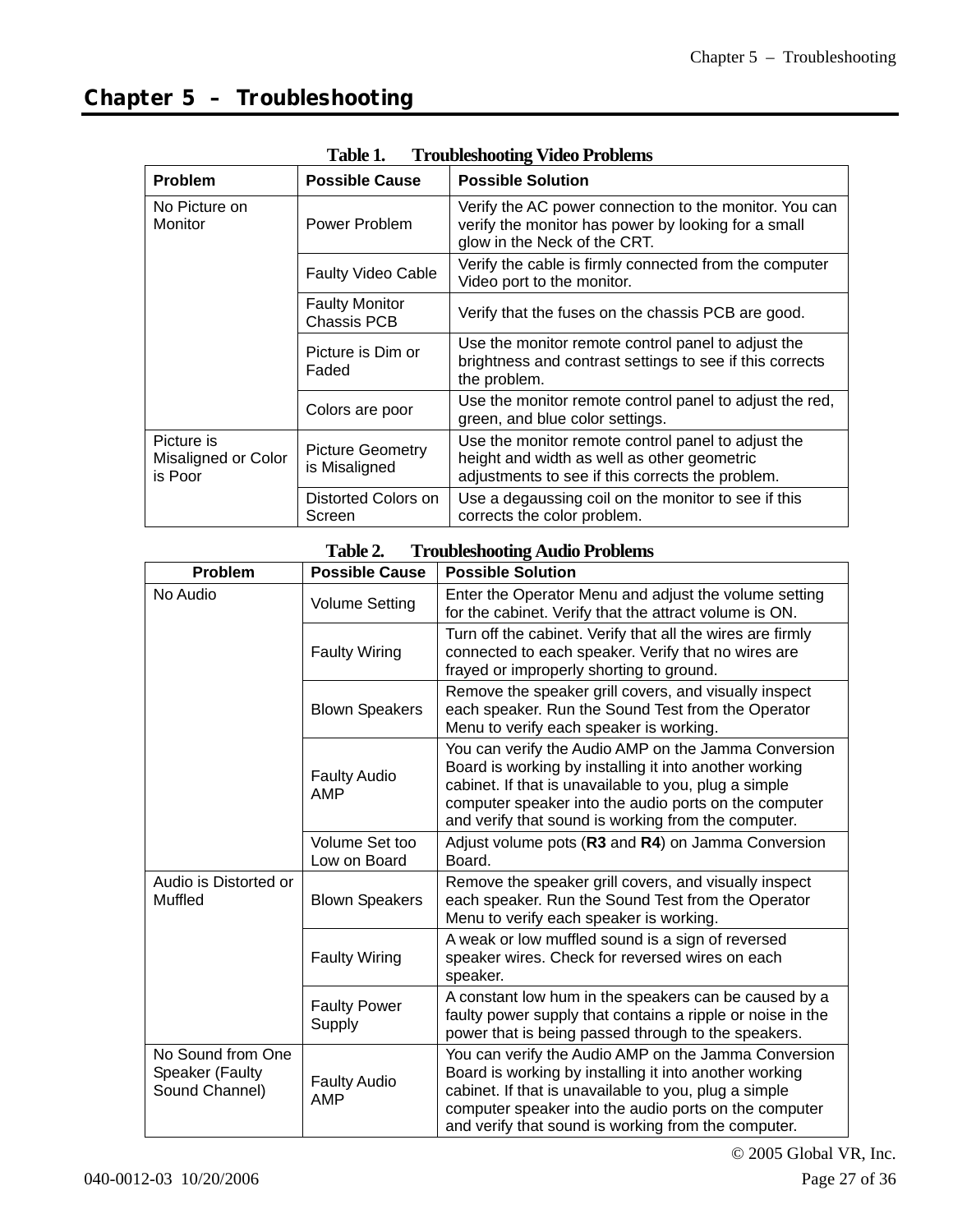| <b>Problem</b> | <b>Possible Cause</b>          | <b>Possible Solution</b>                                                                                                                                      |
|----------------|--------------------------------|---------------------------------------------------------------------------------------------------------------------------------------------------------------|
|                | <b>Blown Speakers</b>          | Remove the speaker grill covers and visually inspect<br>each speaker. Run the Sound Test from the Operator<br>Menu to verify each speaker is working.         |
|                | <b>Faulty Wiring</b>           | Turn off the cabinet. Verify that all the wires are firmly<br>connected to each speaker. Verify that no wires are<br>frayed or improperly shorting to ground. |
|                | Volume Set too<br>Low on Board | Adjust volume pots (R3 and R4) on Jamma Conversion<br>Board.                                                                                                  |

### **Table 3. Troubleshooting Computer Problems**

| Problem                                 | <b>Possible Cause</b>           | <b>Possible Solution</b>                                                                                                                                                                                                                                                                                                                                           |
|-----------------------------------------|---------------------------------|--------------------------------------------------------------------------------------------------------------------------------------------------------------------------------------------------------------------------------------------------------------------------------------------------------------------------------------------------------------------|
| No Video                                | Loose or Faulty<br>Video Card   | Verify the video card is firmly plugged into the AGP slot<br>on the computer. When the computer is ON, verify the<br>fan on the video card is spinning and working properly.<br>When the computer boots up, it performs a PC self-<br>diagnostic test. If there is a problem with the video<br>card, you will hear three beeps from the computer.                  |
|                                         | Loose or Faulty<br>Video Cable  | Verify that the video cable is firmly connected to the<br>computer 15-pin video port and the 15-pin video port<br>on the Video Converter board. Check the video cable<br>and make sure it is not pinched or frayed.                                                                                                                                                |
| No Video, No Audio                      | <b>Faulty Hard Drive</b>        | If you are getting no audio and no video, and the<br>computer is powered on, you might have a faulty hard<br>drive or corrupted software on the hard drive. Reload<br>the software from the System Restore CDs to see if<br>this solves the problem. If you continue to have hard<br>drive problems while you reload the software you have<br>a faulty hard-drive. |
|                                         | No Power to<br>Computer         | Verify the line voltage is set to the correct voltage for<br>your area (115V or 230V). Disconnect the AC power<br>cord from the computer and then reconnect it to power<br>ON the computer.                                                                                                                                                                        |
| No Control Panel<br>or Button Functions | No Power to the<br>USB I/O card | If the USB I/O card is faulty, the buttons and controls<br>on the cabinet will not work. Make sure that the USB<br>I/O card LED is lit.                                                                                                                                                                                                                            |
|                                         | <b>Faulty Wiring</b>            | Verify that the DB-37 connector is firmly connected to<br>the USB I/O card. Verify that no wires are frayed or<br>improperly shorting to ground in the wire harness.                                                                                                                                                                                               |
|                                         | <b>Faulty Power</b><br>Supply   | Verify that the External PC Power Supply is working.<br>This provides 12 volt and 5 volt DC power to the<br>hardware connected to the wiring harness.                                                                                                                                                                                                              |

| Table 4. | <b>Troubleshooting Control Problems</b> |
|----------|-----------------------------------------|
|----------|-----------------------------------------|

| Problem                       | <b>Possible Cause</b>      | <b>Possible Solution</b>                                                                                                                                     |
|-------------------------------|----------------------------|--------------------------------------------------------------------------------------------------------------------------------------------------------------|
| <b>Buttons Do Not</b><br>Work | <b>Faulty Micro Switch</b> | Replace the micro switch on the button and re-test.<br>Verify that the wires are connected to the correct<br>spades on the micro switch.                     |
|                               | <b>Faulty Wiring</b>       | Turn off the cabinet. Verify that all the wires are firmly<br>connected to each button. Verify that no wires are<br>frayed or improperly shorting to ground. |
|                               | Faulty USB I/O<br>Card     | If the USB I/O card is faulty, the buttons and controls<br>on the cabinet will not work. Make sure that the USB<br>I/O card LED is lit.                      |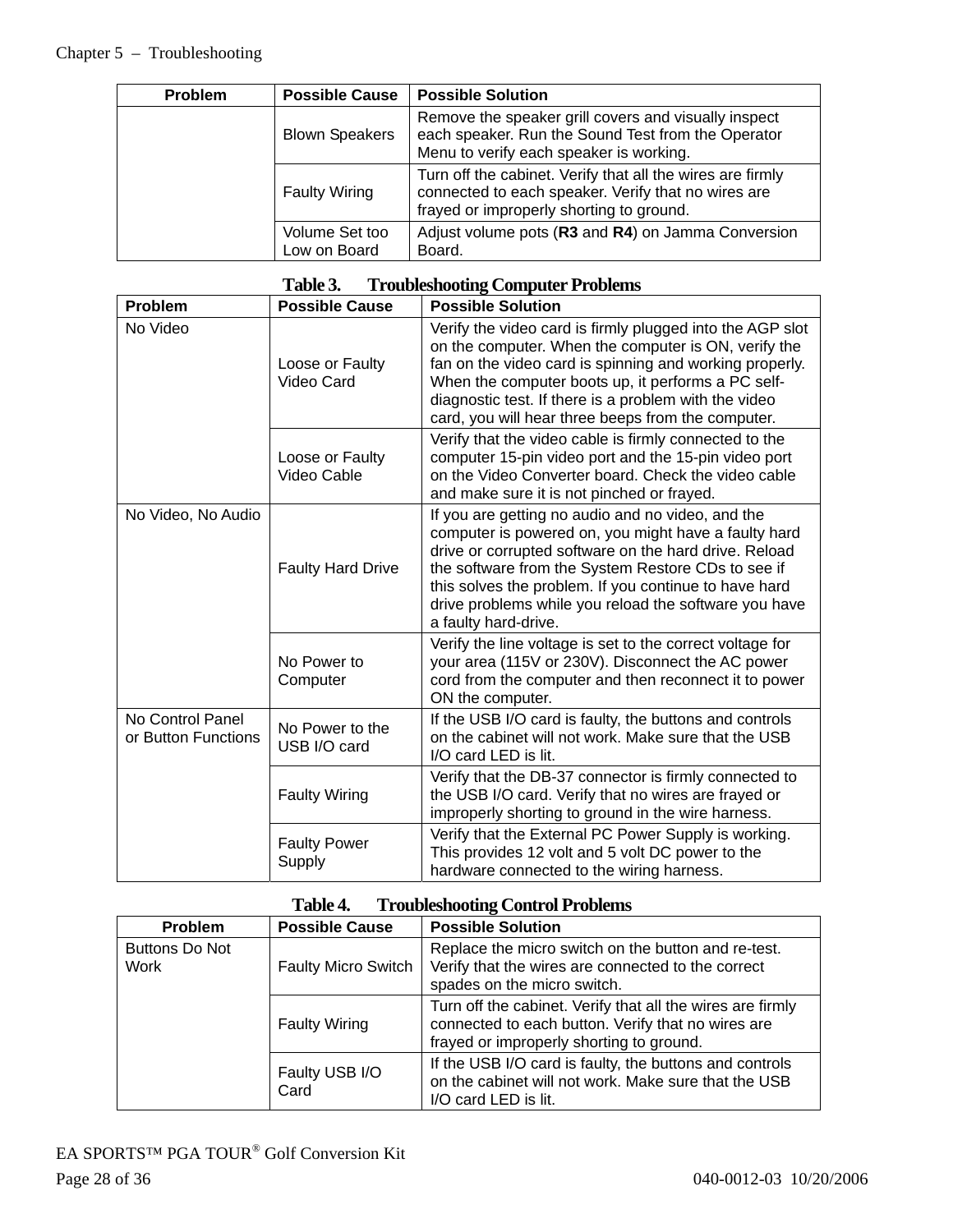| <b>Problem</b>                          | <b>Possible Cause</b>                   | <b>Possible Solution</b>                                                                                                                                                                                                                                                                                                                |
|-----------------------------------------|-----------------------------------------|-----------------------------------------------------------------------------------------------------------------------------------------------------------------------------------------------------------------------------------------------------------------------------------------------------------------------------------------|
| <b>Trackball Does Not</b><br>Work       | Faulty Jamma<br><b>Conversion Board</b> | Verify that the Jamma Conversion Board is getting<br>power. Test the Jamma Conversion Board on a working<br>cabinet.                                                                                                                                                                                                                    |
|                                         | <b>Faulty Wiring</b>                    | Verify the trackball in a working cabinet. Verify that no<br>wires are frayed or improperly shorting to ground.                                                                                                                                                                                                                         |
| Sloppy or Poor<br>Trackball<br>Response | <b>Faulty TTL Sensors</b>               | Go into the Operator Menu and run the Player Control<br>test. Spin the trackball in all directions and verify that<br>you are getting a good response. Check the RPM<br>speed on the trackball. When you spin the trackball as<br>fast as you can, you should get a reading of over 9000<br>RPM if your trackball is in good condition. |
|                                         | Faulty Jamma<br><b>Conversion Board</b> | Verify that the Jamma Conversion Board is getting<br>power. Test the Board on a working cabinet.                                                                                                                                                                                                                                        |

|  | Table 5. | <b>Troubleshooting Miscellaneous Problems</b> |
|--|----------|-----------------------------------------------|
|--|----------|-----------------------------------------------|

| Problem                                                                         | <b>Possible Cause</b>                                                                 | <b>Possible Solution</b>                                                                                                                                                                       |
|---------------------------------------------------------------------------------|---------------------------------------------------------------------------------------|------------------------------------------------------------------------------------------------------------------------------------------------------------------------------------------------|
| <b>USB Game Dongle</b><br>Not Found                                             | Game Dongle Not<br>Connected                                                          | Connect the Game Dongle to the computer and power<br>the cabinet Off and ON.                                                                                                                   |
|                                                                                 | <b>Faulty Game</b><br>Dongle                                                          | If the USB Game Dongle does not illuminate it is not<br>recognized by the computer. Replace the Game<br>Dongle with a working one.                                                             |
| <b>Cabinet Gets Very</b><br>Warm                                                | <b>Faulty Ventilation</b><br>Fan                                                      | Verify that the exhaust fan is working. It is located near<br>the vents at the top of the cabinet. Replace the fan if<br>worn or spinning slowly.                                              |
|                                                                                 | <b>Ventilation Holes</b><br>on Cabinet are<br><b>Blocked</b>                          | Make sure you have proper clearance around the<br>ventilation fan at the rear of the cabinet. Make sure the<br>ventilation holes are clear of dust and debris and that<br>air can flow freely. |
| Marquee Lamp is<br>Faulty or                                                    | <b>Faulty Fluorescent</b><br>Tube                                                     | Check the fluorescent tube for darkened or cracked<br>end. Replace the fluorescent tube if it looks worn.                                                                                      |
| Intermittent                                                                    | <b>Faulty Fluorescent</b><br>Fixture                                                  | Verify the fluorescent tube pins make a good<br>connection with the lamp fixture. Check the ballast for<br>proper operation.                                                                   |
| Improper Amount<br>of Credits Given                                             | Incorrect Setting in<br><b>Operator Menu</b>                                          | Verify the Coin settings from the Operator Menu, and<br>adjust them as necessary.                                                                                                              |
| When Coins or<br><b>Bills are Inserted</b>                                      | <b>Faulty Wiring</b>                                                                  | Turn off the cabinet. Verify that all the wires are firmly<br>connected to each coin mech or Bill Validator. Verify<br>that no wires are frayed or improperly shorting to<br>ground.           |
| <b>Game Will Not</b><br>Accept Coins or<br><b>Bills</b>                         | Faulty Coin Mech                                                                      | Verify the coin mech is not jammed. Make sure the<br>coin mech is properly aligned and latched to the coin<br>door.                                                                            |
|                                                                                 | <b>Faulty Bill Validator</b>                                                          | Verify the bill validator is powered ON and working. If<br>the bill validator is faulty, it will usually blink an error<br>code on the inside of the coin door.                                |
| Game Does Not<br>Boot. Screen Says<br><b>USBIO</b> (Nytric)<br>Card is Missing. | Cable from USBI/O<br>Card to Computer<br><b>USB Port</b><br>Disconnected or<br>Faulty | Connect the USB cable from the USB port on the<br>USBI/O Extreme card to the computer USB port and<br>reboot the system. If the game still does not boot,<br>replace the USB cable.            |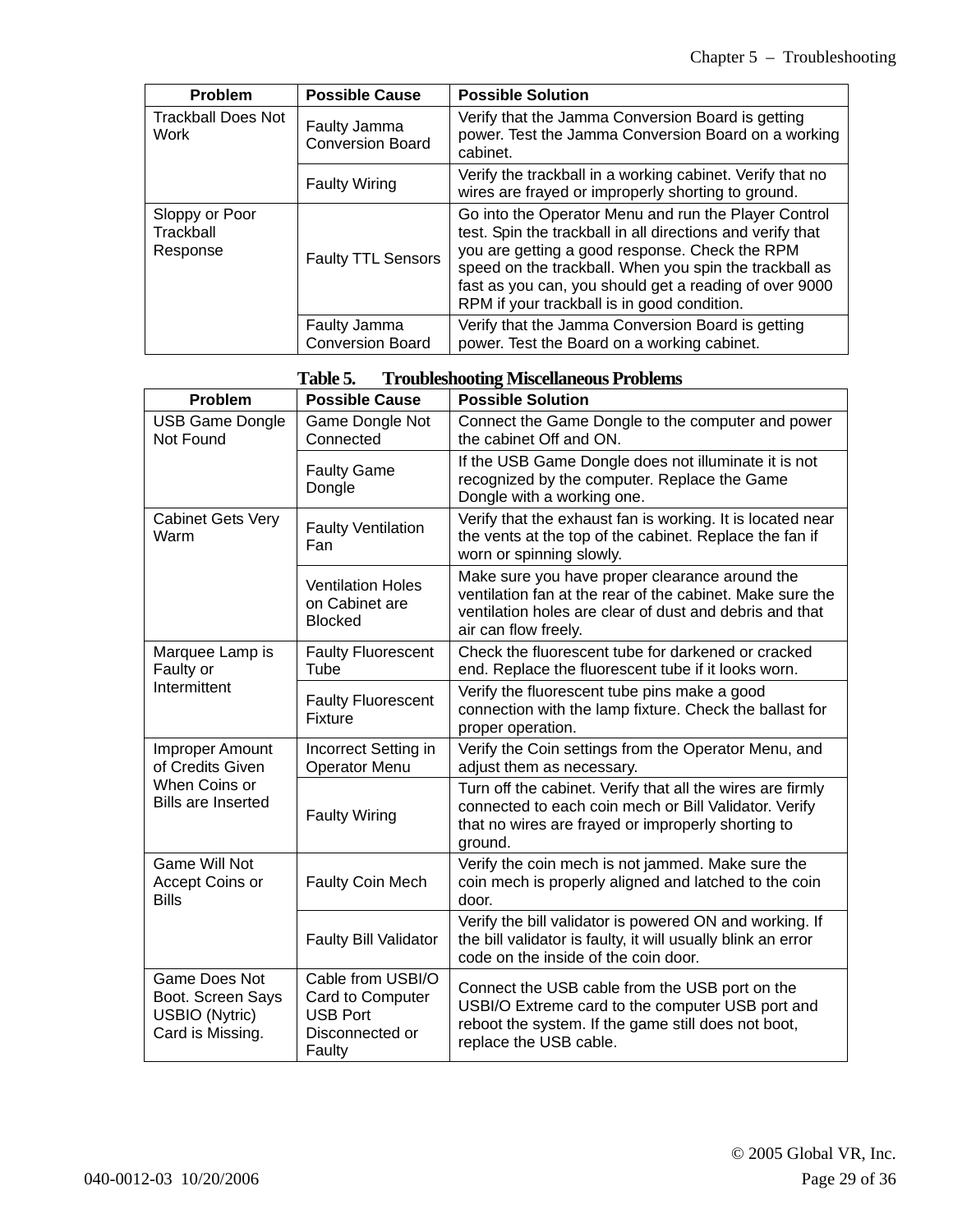

# **Chapter 6 – Diagrams and Schematics**

*Figure 6. Simplified Wiring Diagram*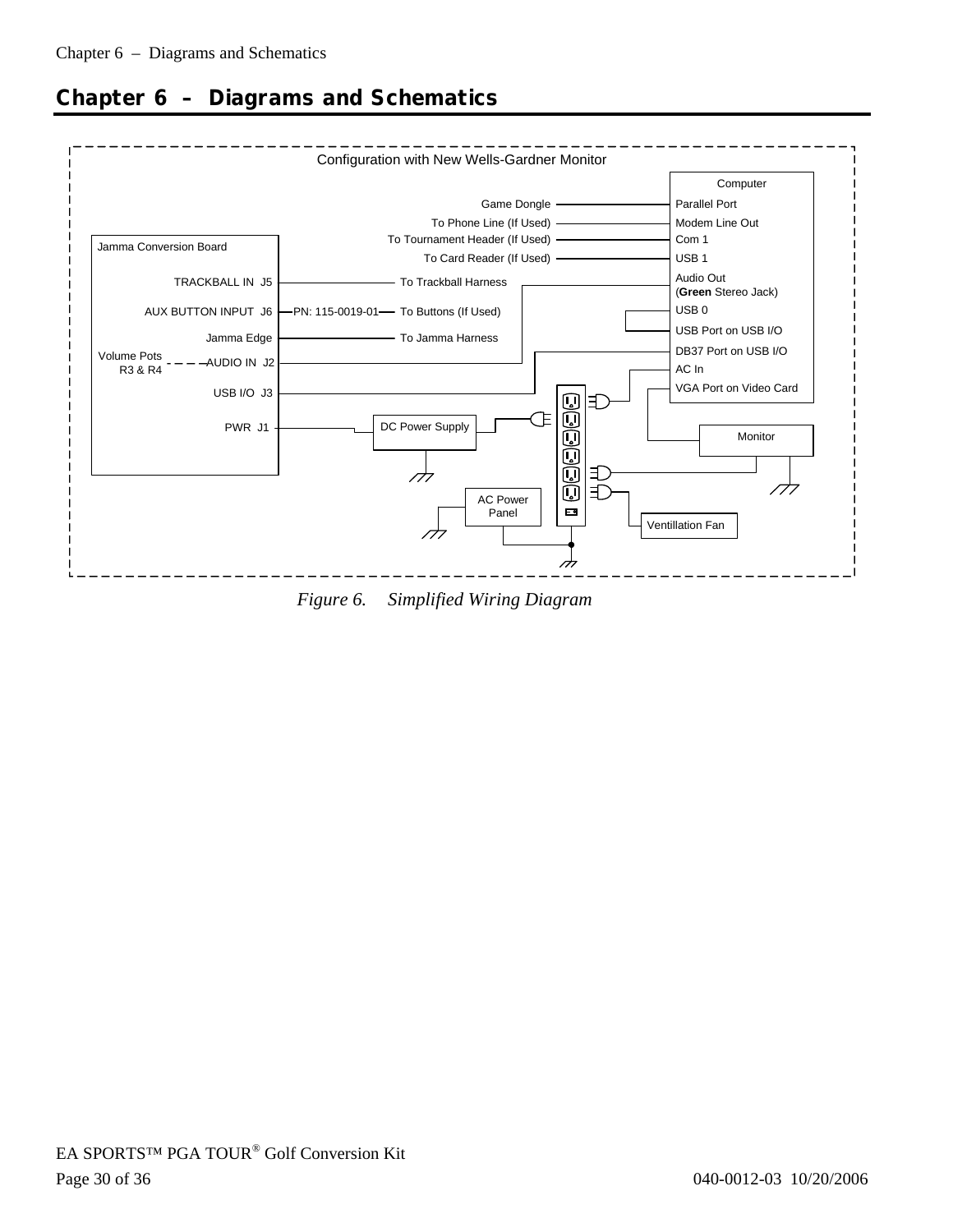

*Figure 7. Detailed Wiring Diagram*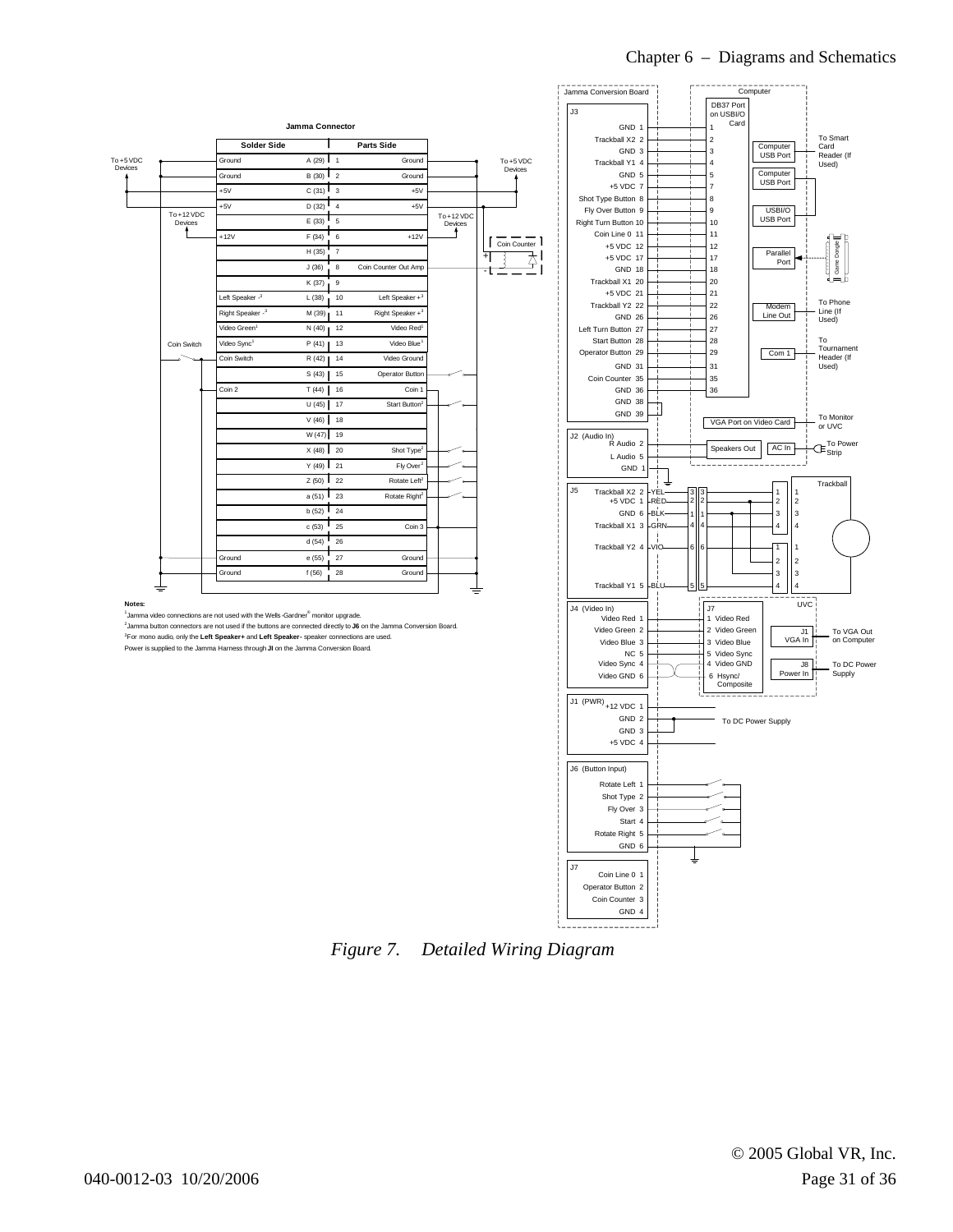

**Note:** Port and card positions may vary.

*Figure 8. Computer Rear Panel Diagram*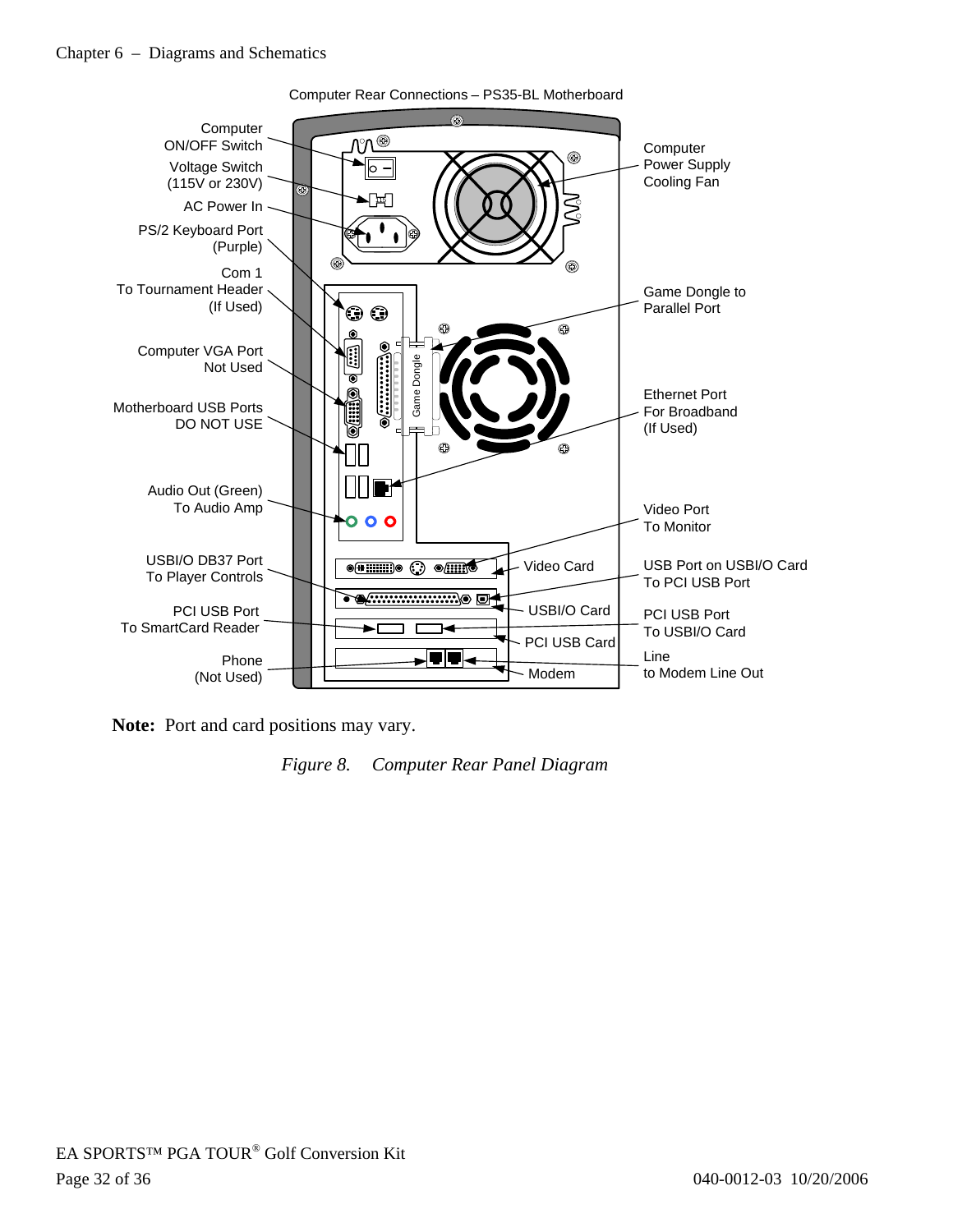#### **LIMITED WARRANTY**

GLOBAL VR<sup>®</sup> warrants that its computer circuit boards, hard drives, power supplies, monitors, displays, controls, sensors, and mechanical structures are free from defects in materials and workmanship under normal use and service for a period of ninety (90) days from the date of shipment.

All software and accompanying documentation furnished with, or as part of the Product, is supplied "AS IS" with no warranty of any kind except where expressly provided otherwise in any documentation or license agreement furnished with the Product.

- During the warranty period, GLOBAL VR® will, at no charge, repair the Product, provided:
- Purchaser believes that the Product is defective in material or workmanship and promptly notifies GLOBAL VR<sup>®</sup> in writing with an explanation of the claim;
- All claims for warranty service are made within the warranty period;
- Products are returned adequately packed and freight prepaid to GLOBAL VR<sup>®</sup>'s designated service center;
- GLOBAL VR<sup>®</sup>'s inspection or test of the Product verifies to GLOBAL VR<sup>®</sup>'s satisfaction that the alleged defect(s) existed and were not caused by accident, misuse, neglect, unauthorized or attempted repair or testing, unauthorized modification, incorrect installation, vandalism, failure to follow the maintenance schedule or procedures; or operation in out-of-specification environmental conditions.

 $GLOBAL VR<sup>®</sup>$  will return the repaired Product freight prepaid to the Purchaser. All freight costs associated with replacement of warranty parts after expiration of the original warranty period are the responsibility of the Purchaser. GLOBAL VR<sup>®</sup> is not obligated to provide the Purchaser with a substitute unit or on-site service during the warranty period or at any time. If after investigation GLOBAL VR® determines that the reported problem was not covered by the warranty, Purchaser shall pay GLOBAL VR® for the cost of investigating the problem at its then prevailing per incident billing rate. No repair or replacement of any Product or part therein shall extend the warranty period as to the entire Product. The warranty on the repaired part only shall be in effect for a period of ninety (90) days following the repair or replacement of that part or the remaining period of the Product parts warranty, whichever is greater.

Purchaser's exclusive remedy and GLOBAL VR<sup>®</sup>'s sole obligation is to supply or pay for all labor necessary to repair any Product found to be defective within the warranty period and to supply, at no extra charge, new or rebuilt replacements for defective parts. If repair or replacement fails to remedy the defect, then, and only in such event, shall GLOBAL VR® refund to Purchaser the purchase price for said Product. Purchaser's failure to make a claim as provided above or continued use of the Product shall constitute an unqualified acceptance of said Product and a waiver by Purchaser of all claims thereto.

IN NO EVENT SHALL GLOBAL VR® BE LIABLE FOR LOSS OF PROFITS, LOSS OF USE, INCIDENTAL OR CONSEQUENTIAL DAMAGES RESULTING FROM OPERATION OF THE GAME IN ANY CONDITION. GLOBAL VR® SHALL NOT BE RESPONSIBLE FOR THE SUITABILITY, PERFORMANCE, OR SAFETY OF ANY NON- GLOBAL VR® PART OR ANY MODIFICATION PERFORMED BY ANY PRODUCT DISTRIBUTOR UNLESS SUCH WORK IS EXPRESSLY AUTHORIZED IN ADVANCE BY GLOBAL VR®. THIS WARRANTY IS IN LIEU OF ALL OTHER EXPRESSED OR IMPLIED WARRANTIES, INCLUDING THE IMPLIED WARRANTIES OF MERCHANTABILITY AND FITNESS FOR A PARTICULAR PURPOSE, AND ALL OTHER OBLIGATIONS OR LIABILITIES ON GLOBAL VR®'S PART, EXCEPT FOR ANY EXPRESS WARRANTY SET FORTH IN A WRITTEN CONTRACT BETWEEN GLOBAL VR® AND PURCHASER CONTAINING SPECIFIC TERMS WHICH SUPERSEDE THE TERMS HEREIN. THIS WARRANTY DOES NOT AUTHORIZE ANY OTHER PERSON TO ASSUME OTHER LIABILITIES, IF ANY, CONNECTED WITH THE SALE OF PRODUCTS BY GLOBAL VR®.

#### **Warranty Service**

If at some point you require warranty service, contact your distributor. If technical support staff determines that parts on your EA SPORTS™ PGA TOUR® Golf Conversion Kit are defective, a Return Merchandise Authorization (RMA) number will be issued.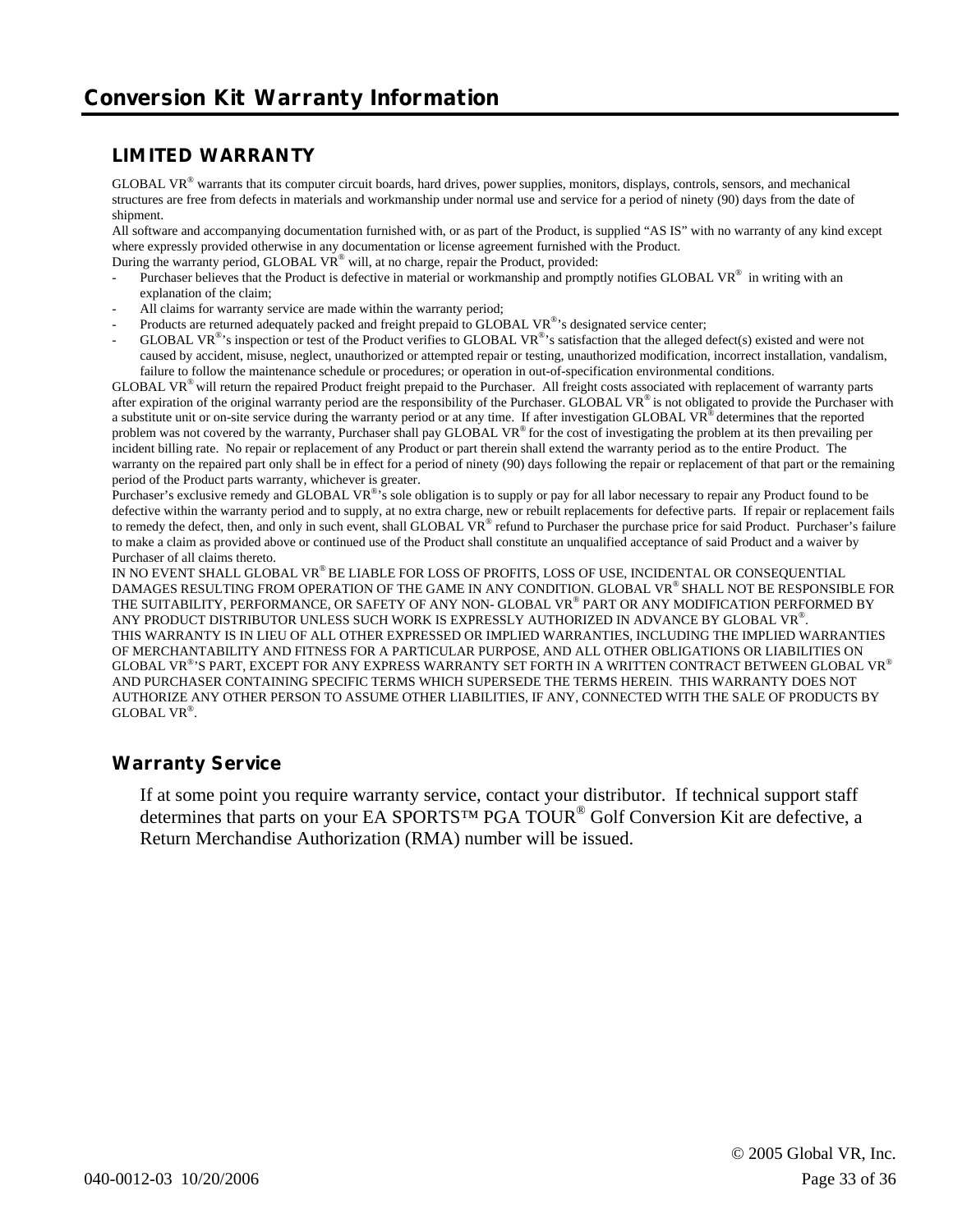| <b>Service &amp; Parts</b>                                                                                         | <b>Tournament Support</b>                                                                  |
|--------------------------------------------------------------------------------------------------------------------|--------------------------------------------------------------------------------------------|
| Hours: 7:00 AM-5:00 PM Pacific Time<br>Monday-Friday                                                               | Hours: 8:30 AM-7:00 PM Pacific Time<br>Monday-Friday                                       |
| Phone: 408.597.3435                                                                                                | Phone: 408.597.3429                                                                        |
| Fax: 408.597.3437                                                                                                  | Fax: 408.597.3439                                                                          |
| E-mail: techsupport@globalvr.com                                                                                   | E-mail: tournament@globalvr.com                                                            |
| Website: http://service.globalvr.com                                                                               |                                                                                            |
| <b>Extended Service Hours (Pacific Time):</b><br>Monday-Friday: 5pm-Midnight<br>Saturday & Sunday: 7:00am-Midnight | <b>Tournament Billing</b><br>Phone: 408.597-3400, and ask for<br><b>Tournament Billing</b> |

Free telephone, e-mail, and online support are provided for systems during the warranty period. GLOBAL VR® Technical Support can help you troubleshoot problems and diagnose defective parts. We can also answer questions about the operation of your game.

When you contact Technical Support, please provide the following background information to aid our technical support process:

• Cabinet Serial Number (found on the back of the cabinet). Write your serial number below for easy reference.

**Cabinet Serial Number: \_\_\_\_\_\_\_\_\_\_\_\_\_\_\_\_\_\_\_\_\_\_\_\_\_\_\_\_\_\_\_\_\_\_\_\_\_\_** 

- Your mailing address and telephone number.
- A summary of the question or a detailed description of the problem with your cabinet.

The additional information listed below, as applicable, may assist Technical Support in solving your problem quickly.

- − Specific error message
- − Game and Shell version numbers (From the Machine Info screen.)
- − Date of latest install or upgrade
- − Any changes made to the system
- − For game-play issues, the game mode and number of players

For Online Cabinets:

- − Cabinet ID (From the Machine Info screen.)
- − Date of last successful connection (From the Machine Info screen.)
- Find technical documents and service bulletins online at: http://service.globalvr.com To comment on this manual, please e-mail: techpubs@globalvr.com